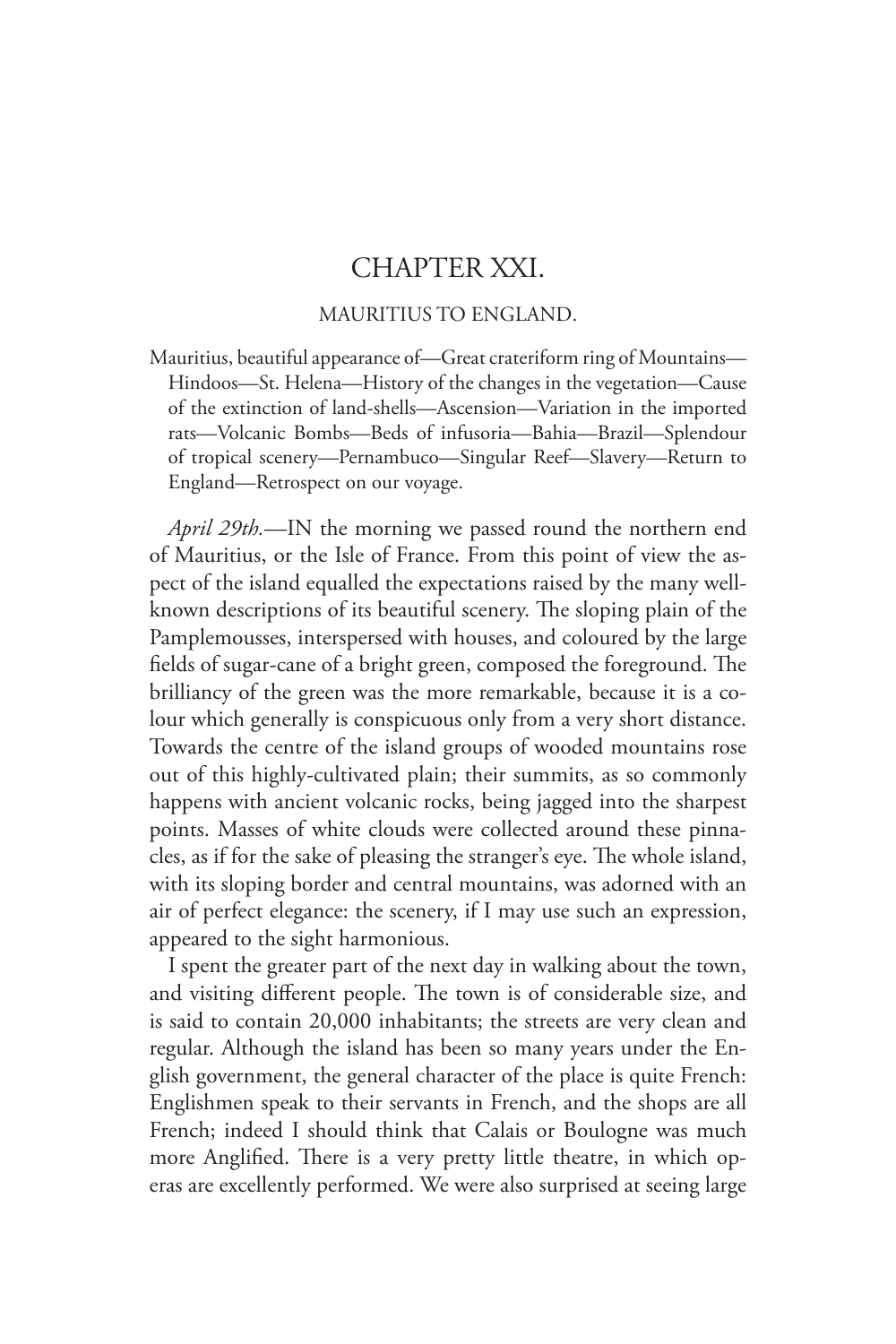booksellers' shops, with well-stored shelves;—music and reading bespeak our approach to the old world of civilization; for in truth both Australia and America are new worlds.

The various races of men walking in the streets afford the most interesting spectacle in Port Louis. Convicts from India are banished here for life; at present there are about 800, and they are employed in various public works. Before seeing these people, I had no idea that the inhabitants of India were such noble-looking figures. Their skin is extremely dark, and many of the older men had large mustaches and beards of a snow-white colour; this, together with the fire of their expression, gave them quite an imposing aspect. The greater number had been banished for murder and the worst crimes; others for causes which can scarcely be considered as moral faults, such as for not obeying, from superstitious motives, the English laws. These men are generally quiet and well conducted; from their outward conduct, their cleanliness, and faithful observance of their strange religious rites, it was impossible to look at them with the same eyes as on our wretched convicts in New South Wales.

*May 1st.*—Sunday. I took a quiet walk along the sea-coast to the north of the town. The plain in this part is quite uncultivated; it consists of a field of black lava, smoothed over with coarse grass and bushes, the latter being chiefly Mimosas. The scenery may be described as intermediate in character between that of the Galapagos and of Tahiti; but this will convey a definite idea to very few persons. It is a very pleasant country, but it has not the charms of Tahiti, or the grandeur of Brazil. The next day I ascended La Pouce, a mountain so called from a thumb-like projection, which rises close behind the town to a height of 2600 feet. The centre of the island consists of a great platform, surrounded by old broken basaltic mountains, with their strata dipping seawards. The central platform, formed of comparatively recent streams of lava, is of an oval shape, thirteen geographical miles across, in the line of its shorter axis. The exterior bounding mountains come into that class of structures called Craters of Elevation, which are supposed to have been formed not like ordinary craters, but by a great and sudden upheaval. There appears to me to be insuperable objections to this view: on the other hand, I can hardly believe, in this and in some other cases, that these marginal crateriform mountains are merely the basal remnants of immense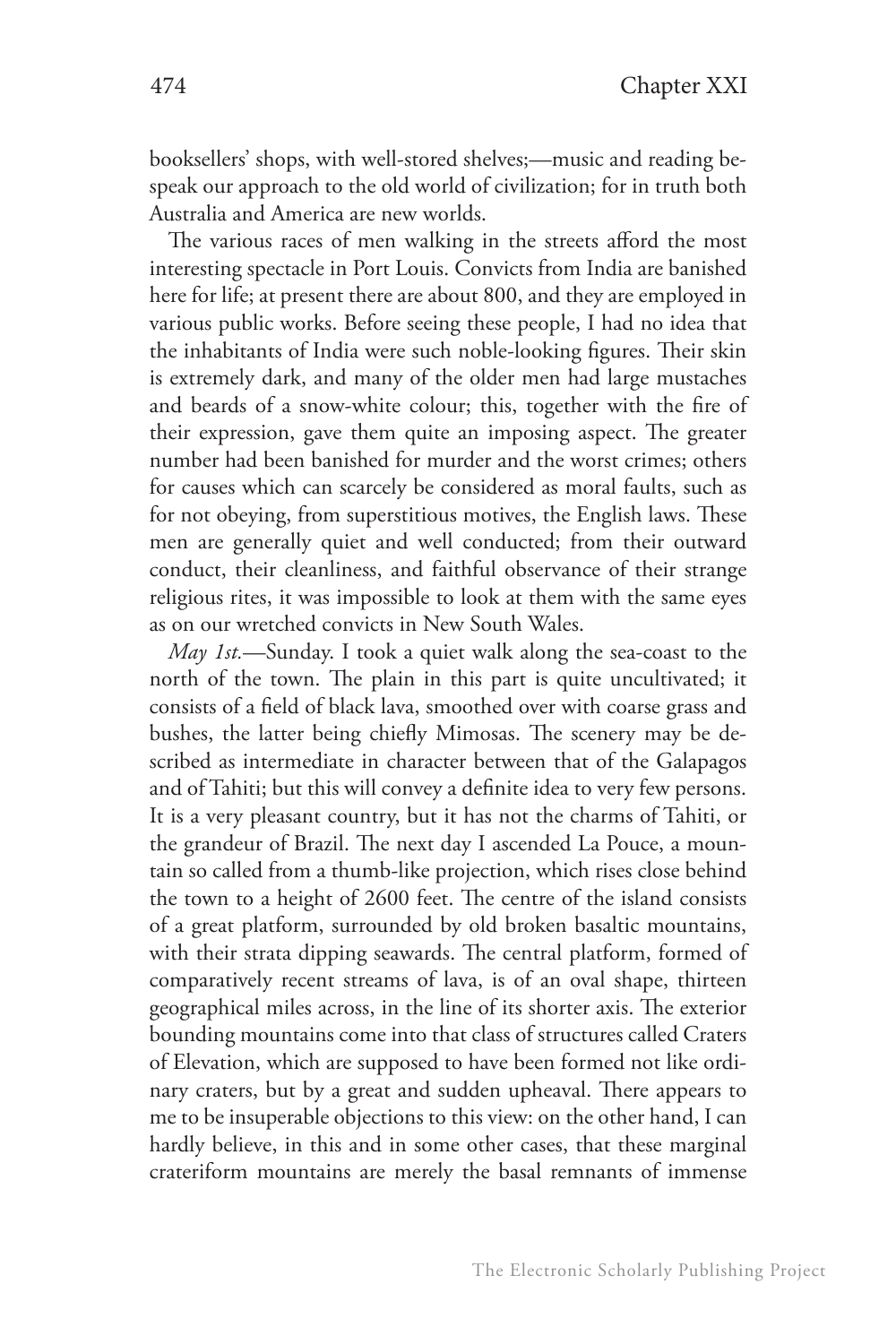volcanos, of which the summits either have been blown off, or swallowed up in subterranean abysses.

From our elevated position we enjoyed an excellent view over the island. The country on this side appears pretty well cultivated, being divided into fields and studded with farm-houses. I was however assured that of the whole land, not more than half is yet in a productive state; if such be the case, considering the present large export of sugar, this island, at some future period when thickly peopled, will be of great value. Since England has taken possession of it, a period of only twenty-five years, the export of sugar is said to have increased seventy-five fold. One great cause of its prosperity is the excellent state of the roads. In the neighbouring Isle of Bourbon, which remains under the French government, the roads are still in the same miserable state as they were here only a few years ago. Although the French residents must have largely profited by the increased prosperity of their island, yet the English government is far from popular.

*3rd*.—In the evening Captain Lloyd, the Surveyor-general, so well known from his examination of the Isthmus of Panama, invited Mr. Stokes and myself to his country-house, which is situated on the edge of Wilheim Plains, and about six miles from the Port. We staid at this delightful place two days; standing nearly 800 feet above the sea, the air was cool and fresh, and on every side there were delightful walks. Close by, a grand ravine has been worn to a depth of about 500 feet through the slightly inclined streams of lava, which have flowed from the central platform.

*5th.*—Captain Lloyd took us to the Rivière Noire, which is several miles to the southward, that I might examine some rocks of elevated coral. We passed through pleasant gardens, and fine fields of sugar-cane growing amidst huge blocks of lava. The roads were bordered by hedges of Mimosa, and near many of the houses there were avenues of the mango. Some of the views, where the peaked hills and the cultivated farms were seen together, were exceedingly picturesque; and we were constantly tempted to exclaim, "How pleasant it would be to pass one's life in such quiet abodes!"Captain Lloyd possessed an elephant, and he sent it half way with us, that we might enjoy a ride in true Indian fashion. The circumstance which surprised me most was its quite noiseless step. This elephant is the only one at present on the island; but it is said others will be sent for.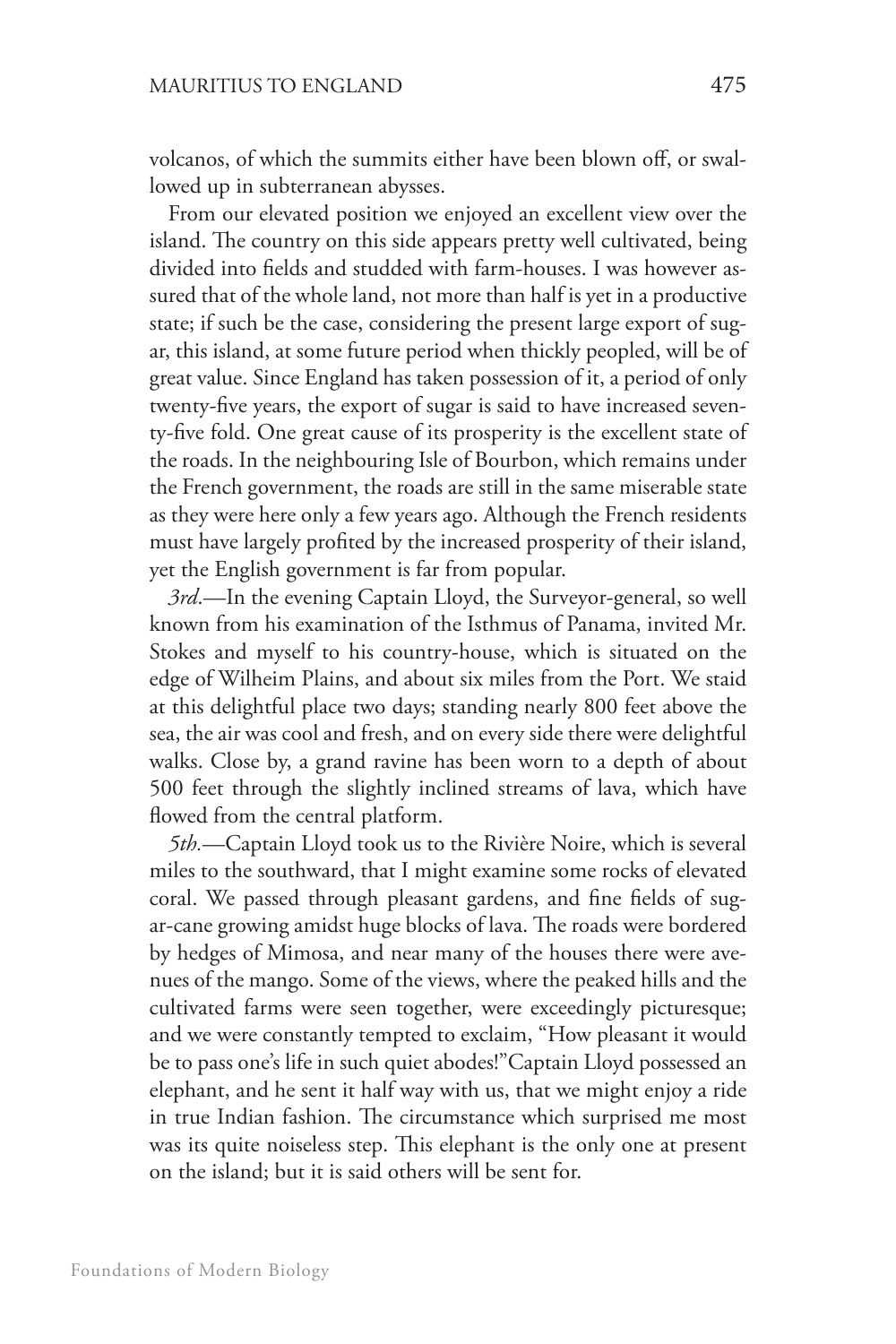*May 9th*.—We sailed from Port Louis, and, calling at the Cape of Good Hope, on the 8th of July we arrived off St. Helena. This island, the forbidding aspect of which has been so often described, rises abruptly like a huge black castle from the ocean. Near the town, as if to complete nature's defence, small forts and guns fill up every gap in the rugged rocks. The town runs up a flat and narrow valley; the houses look respectable, and are interspersed with a very few green trees. When approaching the anchorage there was one striking view: an irregular castle perched on the summit of a lofty hill, and surrounded by a few scattered fir-trees, boldly projected against the sky.

The next day I obtained lodgings within a stone's throw of Napoleon's tomb:\* it was a capital central situation, whence I could make excursions in every direction. During the four days I staid here, I wandered over the island from morning to night, and examined its geological history. My lodgings were situated at a height of about 2000 feet; here the weather was cold and boisterous, with constant showers of rain; and every now and then the whole scene was veiled in thick clouds.

Near the coast the rough lava is quite bare: in the central and higher parts, feldspathic rocks by their decomposition have produced a clayey soil, which, where not covered by vegetation, is stained in broad bands of many bright colours. At this season, the land moistened by constant showers, produces a singularly bright green pasture, which lower and lower down, gradually fades away and at last disappears. In latitude 16°, and at the trifling elevation of 1500 feet, it is surprising to behold a vegetation possessing a character decidedly British. The hills are crowned with irregular plantations of Scotch firs; and the sloping banks are thickly scattered over with thickets of gorse, covered with its bright yellow flowers. Weeping-willows are common on the banks of the rivulets, and the hedges are made of the blackberry, producing its well-known fruit. When we consider that the number of plants now found on the island is 746, and that

After the volumes of eloquence which have poured forth on this subject, it is dangerous even to mention the tomb. A modern traveller, in twelve lines, burdens the poor little island with the following titles,—it is a grave, tomb, pyramid, cemetery, sepulchre, catacomb, sarcophagus, minaret, and mausoleum!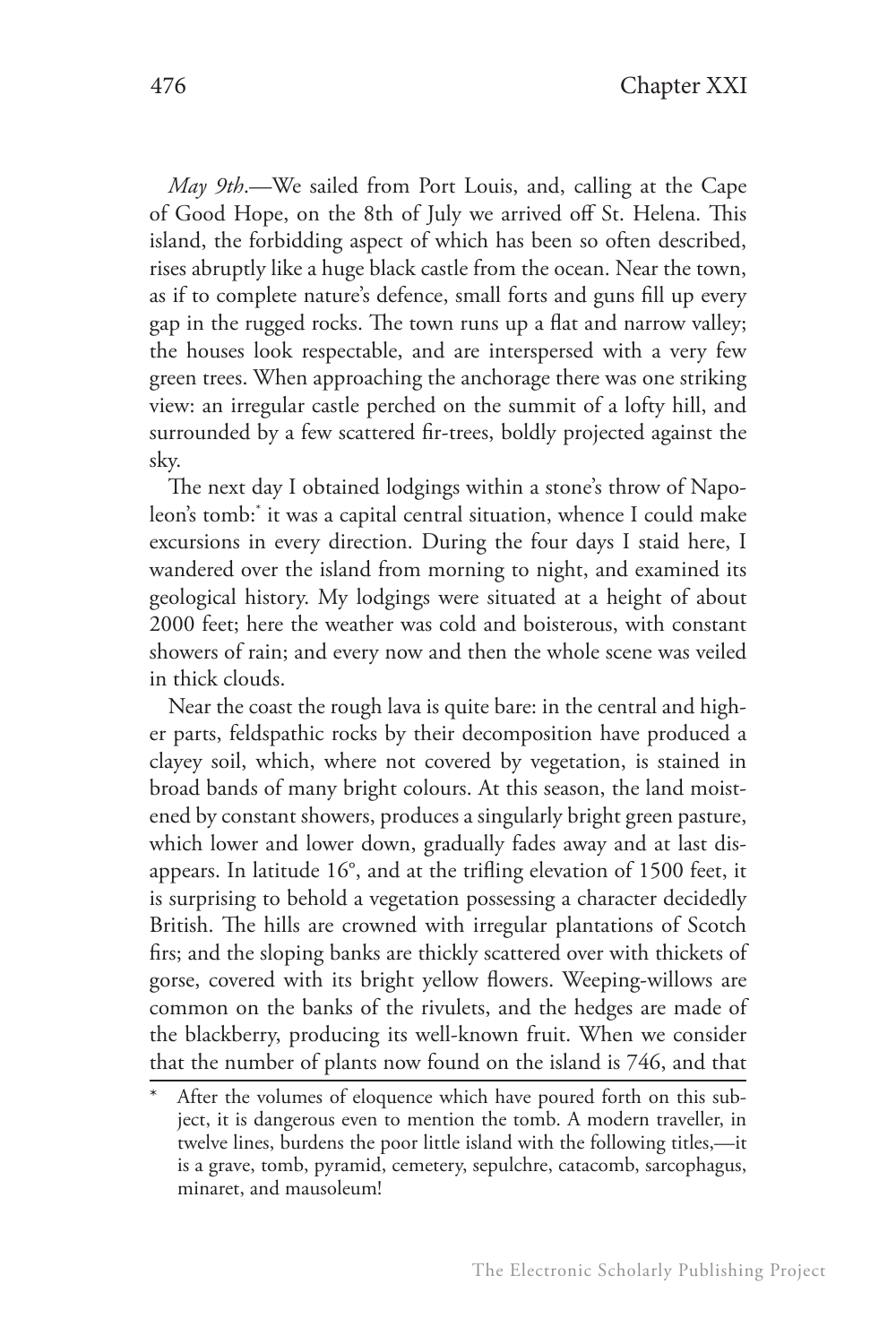out of these fifty-two alone are indigenous species, the rest having been imported, and most of them from England, we see the reason of the British character of the vegetation. Many of these English plants appear to flourish better than in their native country; some also from the opposite quarter of Australia succeed remarkably well. The many imported species must have destroyed some of the native kinds; and it is only on the highest and steepest ridges, that the indigenous Flora is now predominant.

The English, or rather Welsh character of the scenery, is kept up by the numerous cottages and small white houses; some buried at the bottom of the deepest valleys, and others mounted on the crests of the lofty hills. Some of the views are striking, for instance that from near Sir W. Doveton's house, where the bold peak called Lot is seen over a dark wood of firs, the whole being backed by the red water-worn mountains of the southern coast. On viewing the island from an eminence, the first circumstance which strikes one, is the number of the roads and forts: the labour bestowed on the public works, if one forgets its character as a prison, seems out of all proportion to its extent or value. There is so little level or useful land, that it seems surprising how so many people, about 5000, can subsist here. The lower orders, or the emancipated slaves, are I believe extremely poor: they complain of the want of work. From the reduction in the number of public servants, owing to the island having been given up by the East India Company, and the consequent emigration of many of the richer people, the poverty probably will increase. The chief food of the working class is rice with a little salt meat; as neither of these articles are the products of the island, but must be purchased with money, the low wages tell heavily on the poor people. Now that the people are blessed with freedom, a right which I believe they value fully, it seems probable that their numbers will quickly increase: if so, what is to become of the little state of St. Helena?

My guide was an elderly man, who had been a goatherd when a boy, and knew every step amongst the rocks. He was of a race many times crossed, and although with a dusky skin, he had not the disagreeable expression of a mulatto. He was a very civil, quiet old man, and such appears the character of the greater number of the lower classes. It was strange to my ears to hear a man, nearly white and respectably dressed, talking with indifference of the times when he was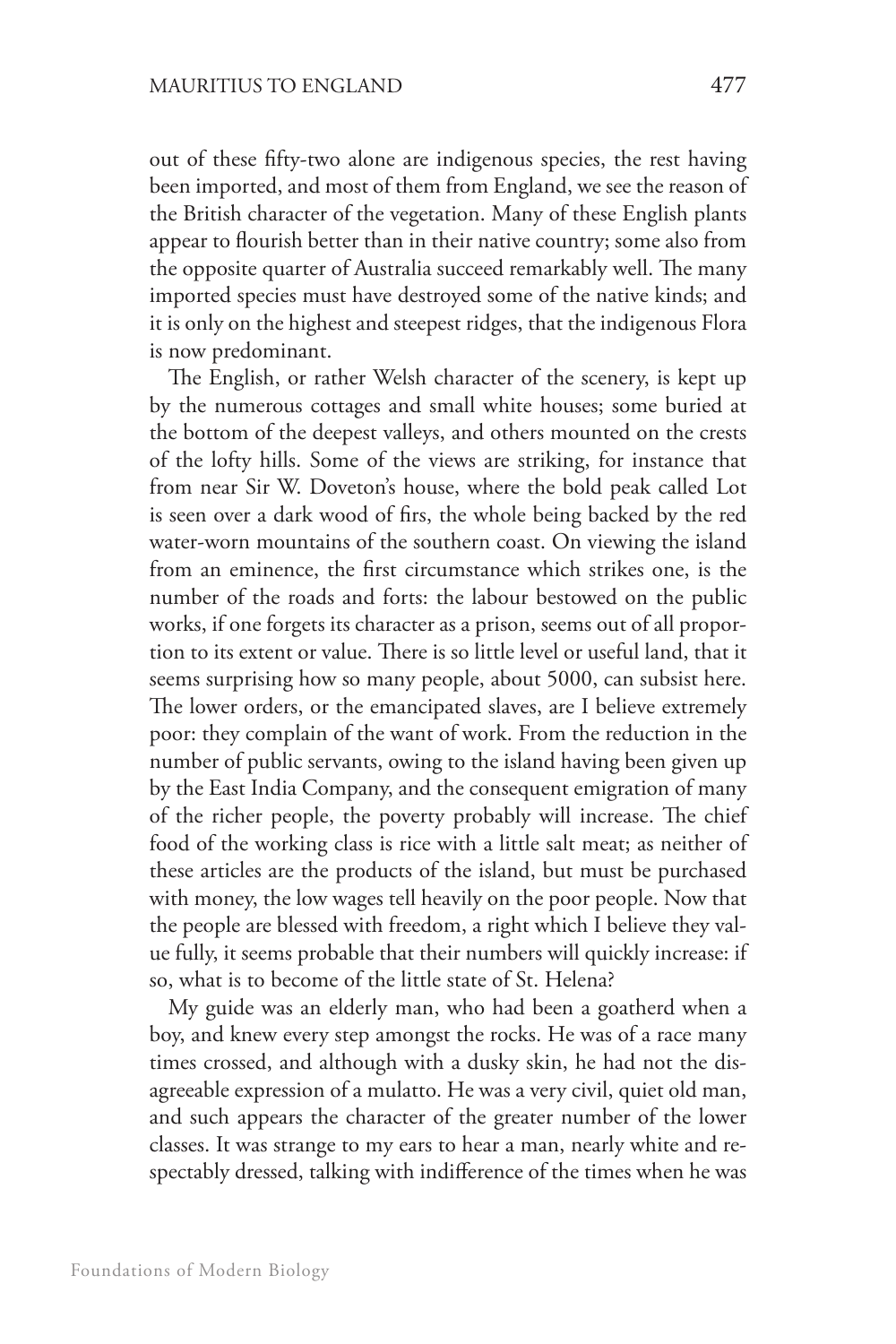a slave. With my companion, who carried our dinners and a horn of water, which is quite necessary, as all the water in the lower valleys is saline, I every day took long walks.

Beneath the upper and central green circle, the wild valleys are quite desolate and untenanted. Here, to the geologist, there were scenes of high interest, showing successive changes and complicated disturbances. According to my views, St. Helena has existed as an island from a very remote epoch: some obscure proofs, however, of the elevation of the land are still extant. I believe that the central and highest peaks form parts of the rim of a great crater, the southern half of which has been entirely removed by the waves of the sea: there is, moreover, an external wall of black basaltic rocks, like the coast-mountains of Mauritius, which are older than the central volcanic streams. On the higher parts of the island, considerable numbers of a shell, long thought a marine species, occur embedded in the soil. It proves to be a Cochlogena, or land-shell of a very peculiar form;\* with it I found six other kinds; and in another spot an eighth species. It is remarkable that none of them are now found living. Their extinction has probably been caused by the entire destruction of the woods, and the consequent loss of food and shelter, which occurred during the early part of the last century.

The history of the changes, which the elevated plains of Longwood and Deadwood have undergone, as given in General Beatson's account of the island, is extremely curious. Both plains, it is said, in former times were covered with wood, and were therefore called the Great Wood. So late as the year 1716 there were many trees, but in 1724 the old trees had mostly fallen; and as goats and hogs had been suffered to range about, all the young trees had been killed. It appears also from the official records, that the trees were unexpectedly, some years afterwards, succeeded by a wire grass, which spread over the whole surface.† General Beatson adds that now this plain "is covered with fine sward, and is become the finest piece of pasture on the island."The extent of surface, probably covered by wood at a former period, is estimated at no less than two thousand acres; at the present

It deserves notice, that all the many specimens of this shell found by me in one spot, differ, as a marked variety, from another set of specimens procured from a different spot.

<sup>†</sup> Beatson's St. Helena. Introductory chapter, p. 4.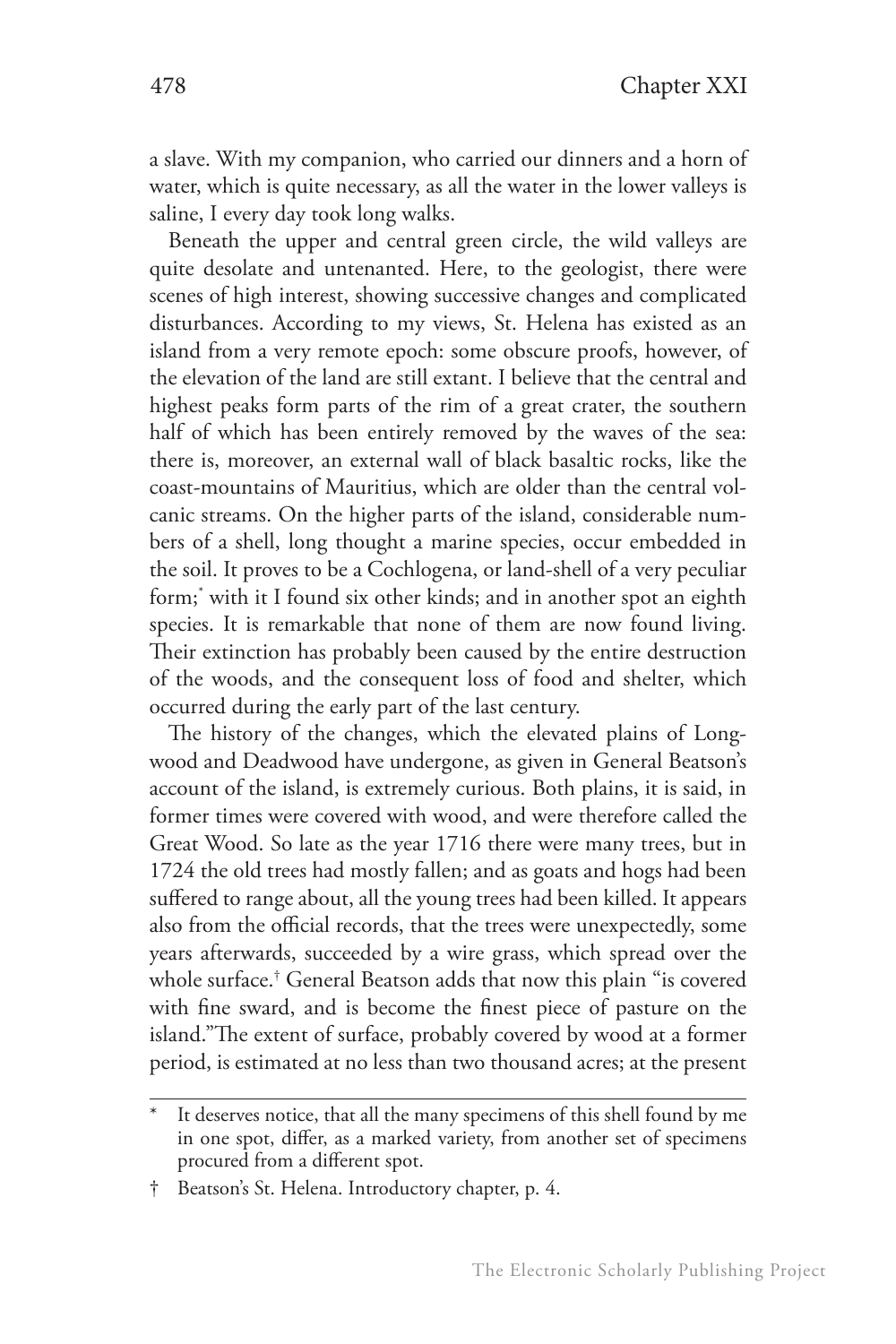day scarcely a single tree can be found there. It is also said that in 1709 there were quantities of dead trees in Sandy Bay; this place is now so utterly desert, that nothing but so well attested an account could have made me believe that they could ever have grown there. The fact, that the goats and hogs destroyed all the young trees as they sprang up, and that in the course of time the old ones, which were safe from their attacks, perished from age, seems clearly made out. Goats were introduced in the year 1502; eighty-six years afterwards, in the time of Cavendish, it is known that they were exceedingly numerous. More than a century afterwards, in 1731, when the evil was complete and irretrievable, an order was issued that all stray animals should be destroyed. It is very interesting thus to find, that the arrival of animals at St. Helena in 1501, did not change the whole aspect of the island, until a period of two hundred and twenty years had elapsed: for the goats were introduced in 1502, and in 1724 it is said "the old trees had mostly fallen."There can be little doubt that this great change in the vegetation affected not only the land-shells, causing eight species to become extinct, but likewise a multitude of insects.

St. Helena, situated so remote from any continent, in the midst of a great ocean, and possessing a unique Flora, excites our curiosity. The eight land-shells, though now extinct, and one living Succinea, are peculiar species found nowhere else. Mr. Cuming, however, informs me that an English Helix is common here, its eggs no doubt having been imported in some of the many introduced plants. Mr. Cuming collected on the coast sixteen species of sea-shells, of which seven, as far as he knows, are confined to this island. Birds and insects,\* as might have been expected, are very few in number; indeed

Among these few insects, I was surprised to find a small Aphodius (nov. *spec.*) and an Oryctes, both extremely numerous under dung. When the island was discovered it certainly possessed no quadruped, excepting *perhaps* a mouse: it becomes, therefore, a difficult point to ascertain, whether these stercovorous insects have since been imported by accident, or if aborigines, on what food they formerly subsisted. On the banks of the Plata, where, from the vast number of cattle and horses, the fine plains of turf are richly manured, it is vain to seek the many kinds of dung-feeding beetles, which occur so abundantly in Europe. I observed only an Oryctes (the insects of this genus in Europe generally feed on decayed vegetable matter) and two species of Phanæus, common in such situations. On the opposite side of the Cordillera in Chiloe, another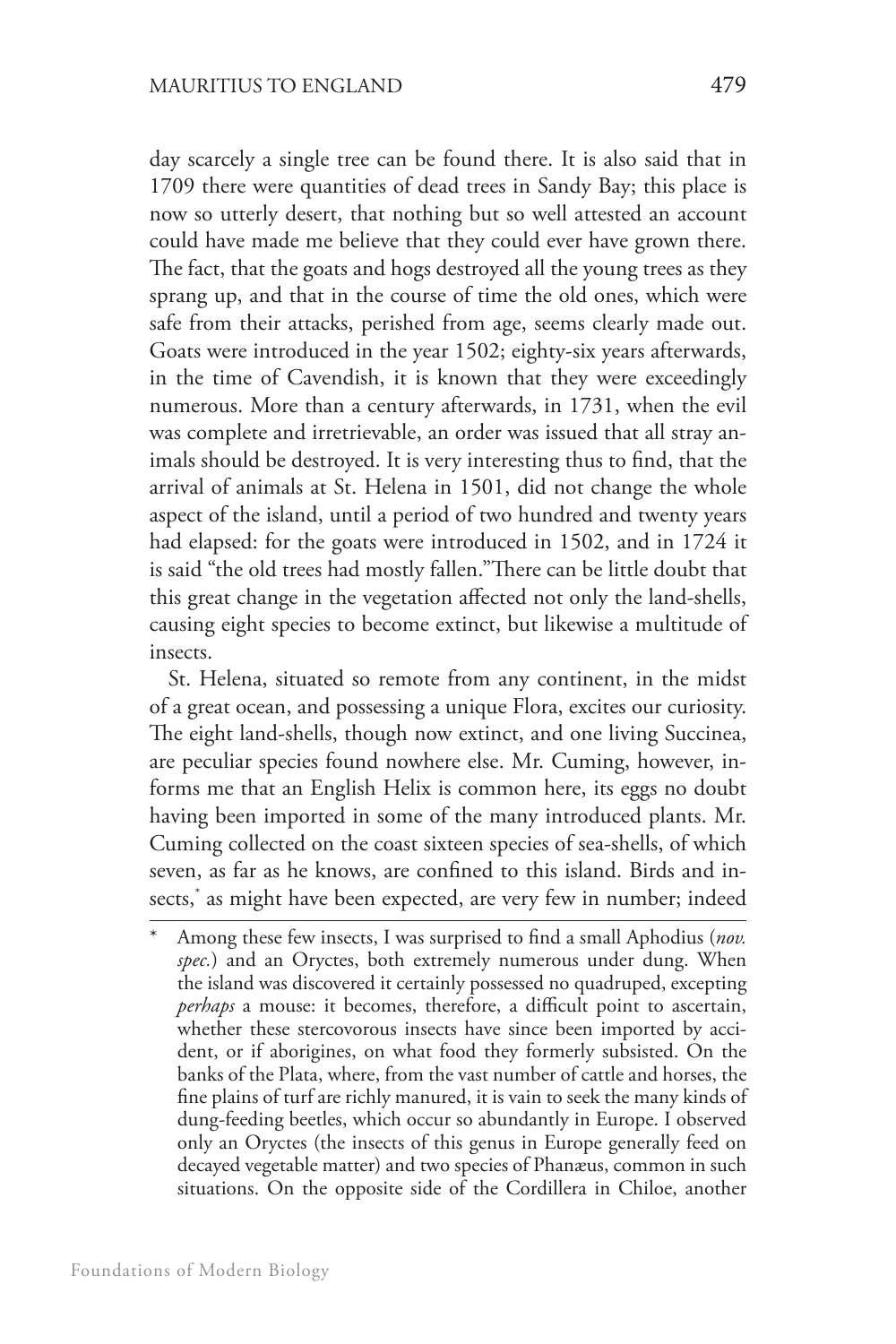I believe all the birds have been introduced within late years. Partridges and pheasants are tolerably abundant: the island is much too English not to be subject to strict game-laws. I was told of a more unjust sacrifice to such ordinances than I ever heard of even in England. The poor people formerly used to burn a plant, which grows on the coast-rocks, and export the soda from its ashes; but a peremptory order came out prohibiting this practice, and giving as a reason that the partridges would have nowhere to build!

In my walks I passed more than once over the grassy plain, bounded by deep valleys, on which Longwood stands. Viewed from a short distance, it appears like a respectable gentleman's country-seat. In front there are a few cultivated fields, and beyond them the smooth hill of coloured rocks called the Flagstaff, and the rugged square black mass of the Barn. On the whole the view was rather bleak and uninteresting. The only inconvenience I suffered during my walks was from the impetuous winds. One day I noticed a curious circumstance: standing on the edge of a plain, terminated by a great cliff of about a thousand feet in depth, I saw at the distance of a few yards right to windward, some tern, struggling against a very strong breeze,

species of Phanæus is exceedingly abundant, and it buries the dung of the cattle in large earthen balls beneath the ground. There is reason to believe that the genus Phanæus, before the introduction of cattle, acted as scavengers to man. In Europe, beetles, which find support in the matter which has already contributed towards the life of other and larger animals, are so numerous, that there must be considerably more than one hundred different species. Considering this, and observing what a quantity of food of this kind is lost on the plains of La Plata, I imagined I saw an instance where man had disturbed that chain, by which so many animals are linked together in their native country. In Van Diemen's Land, however, I found four species of Onthophagus, two of Aphodius, and one of a third genus, very abundant under the dung of cows; yet these latter animals had been then introduced only thirty-three years. Previously to that time, the Kangaroo and some other small animals were the only quadrupeds; and their dung is of a very different quality from that of their successors introduced by man. In England the greater number of stercovorous beetles are confined in their appetites; that is, they do not depend indifferently on any quadruped for the means of subsistence. The change, therefore, in habits, which must have taken place in Van Diemen's Land, is highly remarkable. I am indebted to the Rev. F. W. Hope, who, I hope, will permit me to call him my master in Entomology, for giving me the names of the foregoing insects.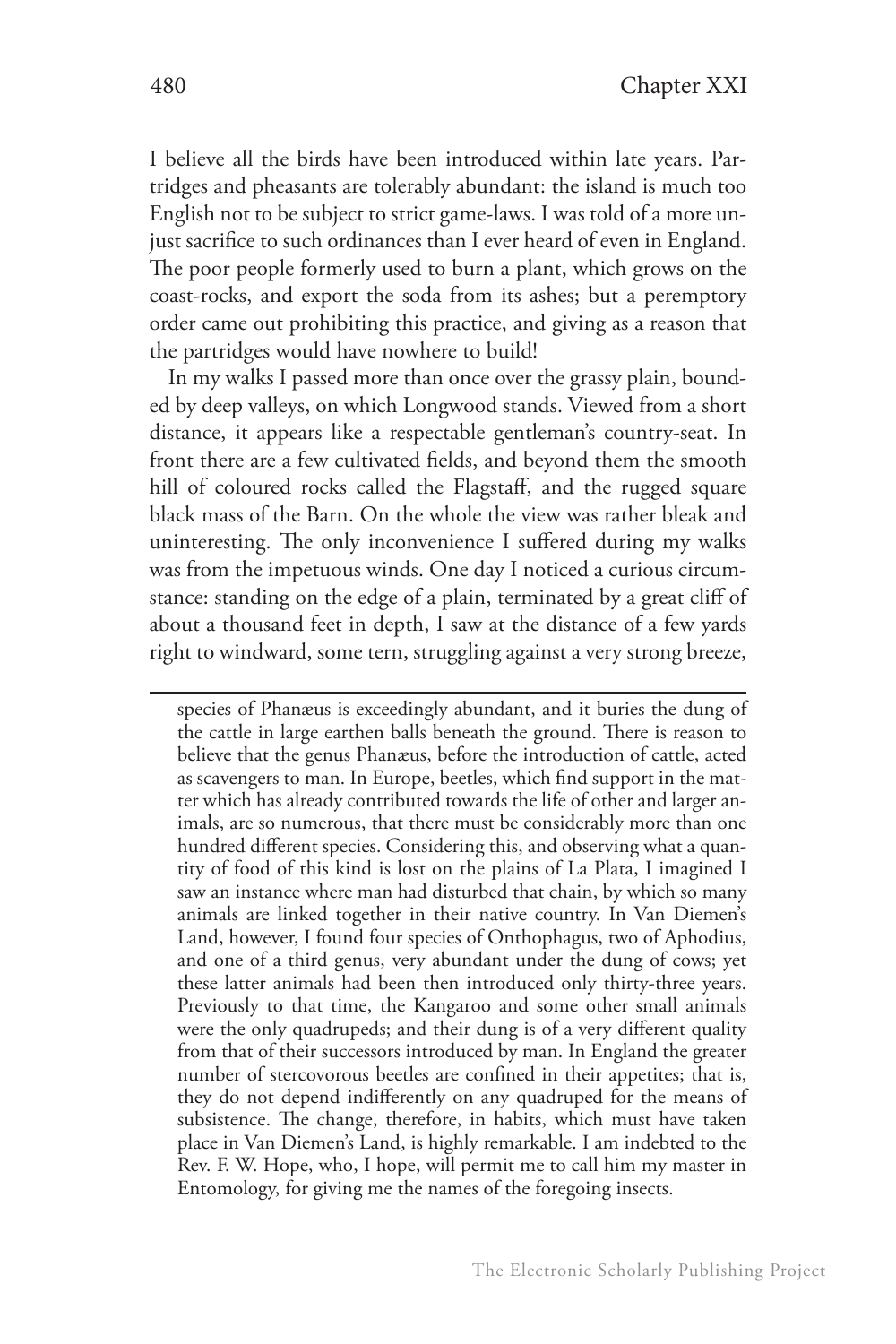whilst, where I stood, the air was quite calm. Approaching close to the brink, where the current seemed to be deflected upwards from the face of the cliff, I stretched out my arm, and immediately felt the full force of the wind: an invisible barrier, two yards in width, separated perfectly calm air from a strong blast.

I so much enjoyed my rambles among the rocks and mountains of St. Helena, that I felt almost sorry on the morning of the 14th to descend to the town. Before noon I was on board, and the Beagle made sail.

On the 19th of July we reached Ascension. Those who have beheld a volcanic island, situated under an arid climate, will at once be able to picture to themselves the appearance of Ascension. They will imagine smooth conical hills of a bright red colour, with their summits generally truncated, rising separately out of a level surface of black rugged lava. A principal mound in the centre of the island, seems the father of the lesser cones. It is called Green Hill; its name being taken from the faintest tinge of that colour, which at this time of the year is barely perceptible from the anchorage. To complete the desolate scene, the black rocks on the coast are lashed by a wild and turbulent sea.

The settlement is near the beach; it consists of several houses and barracks placed irregularly, but well built of white freestone. The only inhabitants are marines, and some negroes liberated from slave-ships, who are paid and victualled by government. There is not a private person on the island. Many of the marines appeared well contented with their situation; they think it better to serve their one-and-twenty years on shore, let it be what it may, than in a ship; in this choice, if I were a marine, I should most heartily agree.

The next morning I ascended Green Hill, 2840 feet high, and thence walked across the island to the windward point. A good cartroad leads from the coast-settlement to the houses, gardens, and fields, placed near the summit of the central mountain. On the roadside there are milestones, and likewise cisterns, where each thirsty passer-by can drink some good water. Similar care is displayed in each part of the establishment, and especially in the management of the springs, so that a single drop of water may not be lost: indeed the whole island may be compared to a huge ship kept in first-rate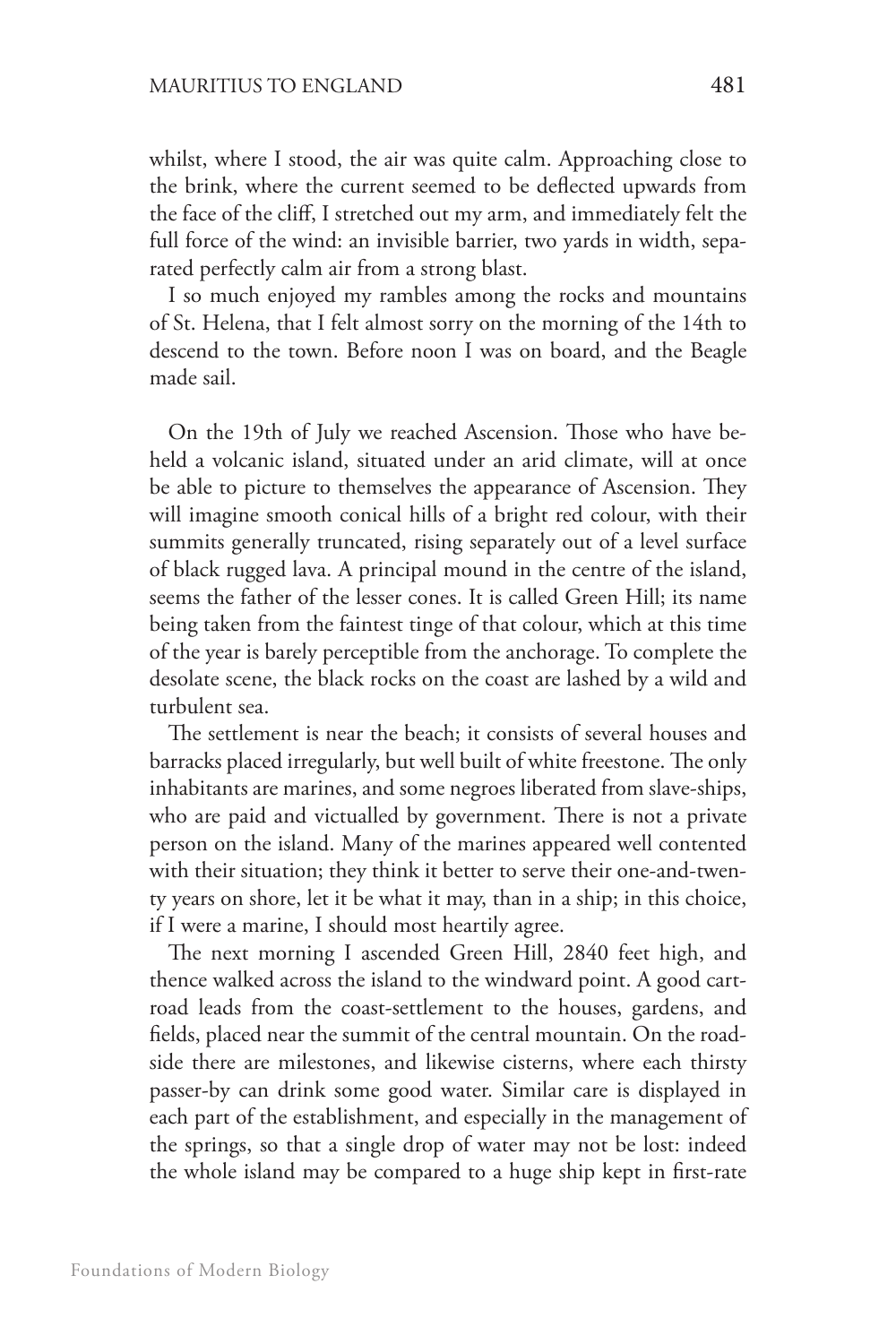order. I could not help, when admiring the active industry which had created such effects out of such means, at the same time regretting that it had been wasted on so poor and trifling an end. M. Lesson has remarked with justice, that the English nation alone would have thought of making the island of Ascension a productive spot; any other people would have held it as a mere fortress in the ocean.

Near this coast nothing grows; further inland, an occasional green castor-oil plant, and a few grasshoppers, true friends of the desert, may be met with. Some grass is scattered over the surface of the central elevated region, and the whole much resembles the worse parts of the Welsh mountains. But scanty as the pasture appears, about six hundred sheep, many goats, a few cows and horses, all thrive well on it. Of native animals, land-crabs and rats swarm in numbers. Whether the rat is really indigenous, may well be doubted; there are two varieties as described by Mr. Waterhouse; one is of a black colour, with fine glossy fur, and lives on the grassy summit; the other is brown-coloured and less glossy, with longer hairs, and lives near the settlement on the coast. Both these varieties are one-third smaller than the common black rat (M. rattus); and they differ from it both in the colour and character of their fur, but in no other essential respect. I can hardly doubt that these rats (like the common mouse, which has also run wild) have been imported, and, as at the Galapagos, have varied from the effect of the new conditions to which they have been exposed: hence the variety on the summit of the island differs from that on the coast. Of native birds there are none; but the guinea-fowl, imported from the Cape de Verd Islands, is abundant, and the common fowl has likewise run wild. Some cats, which were originally turned out to destroy the rats and mice, have increased, so as to become a great plague. The island is entirely without trees, in which, and in every other respect, it is very far inferior to St. Helena.

One of my excursions took me towards the S.W. extremity of the island. The day was clear and hot, and I saw the island, not smiling with beauty, but staring with naked hideousness. The lava streams are covered with hummocks, and are rugged to a degree which, geologically speaking, is not of easy explanation. The intervening spaces are concealed with layers of pumice, ashes, and volcanic tuff. Whilst passing this end of the island at sea, I could not imagine what the white patches were with which the whole plain was mottled; I now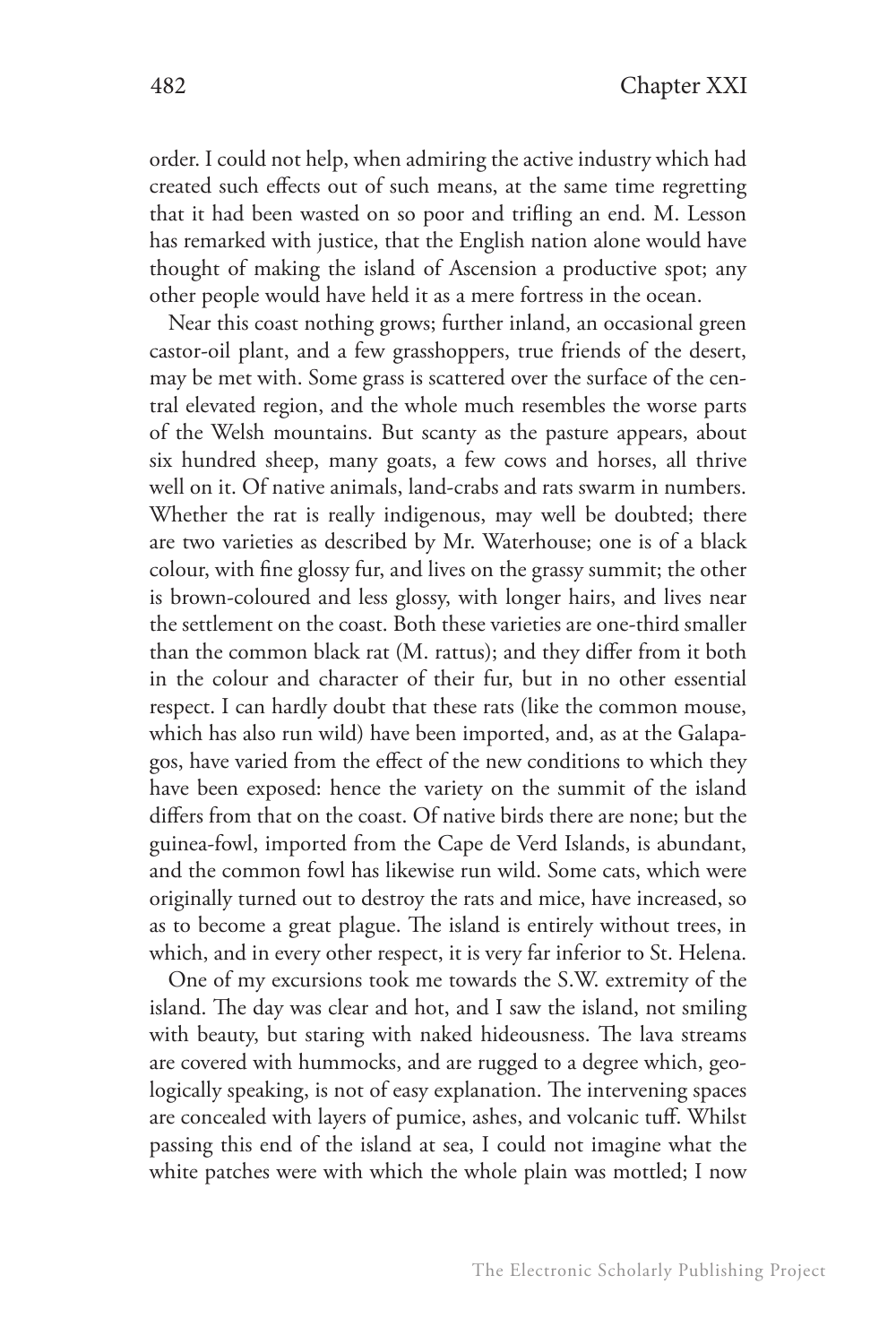found that they were seafowl, sleeping in such full confidence, that even in midday a man could walk up and seize hold of them. These birds were the only living creatures I saw during the whole day. On the beach a great surf, although the breeze was light, came tumbling over the broken lava rocks.

The geology of this island is in many respects interesting. In several places I noticed volcanic bombs, that is, masses of lava which have been shot through the air whilst fluid, and have consequently assumed a spherical or pear-shape. Not only their external form, but, in several cases, their internal structure shows in a very curious manner that they have revolved in their aërial course. The internal structure of one of these bombs, when broken, is represented very accurately in the woodcut on the next page. The central part is coarsely cellular, the cells decreasing in size towards the exterior; where there is a shell-like case about the third of an inch in thickness, of compact stone, which again is overlaid by the outside crust of finely cellular lava. I think there can be little doubt, first, that the external crust cooled rapidly in the state in which we now see it; secondly, that the still fluid lava within, was packed by the centrifugal force, generated by the revolving of the bomb, against the external cooled crust, and so produced the solid shell of stone; and lastly, that the centrifugal force, by relieving the pressure in the more central parts of the bomb, allowed the heated vapours to expand their cells, thus forming the coarsely cellular mass of the centre.

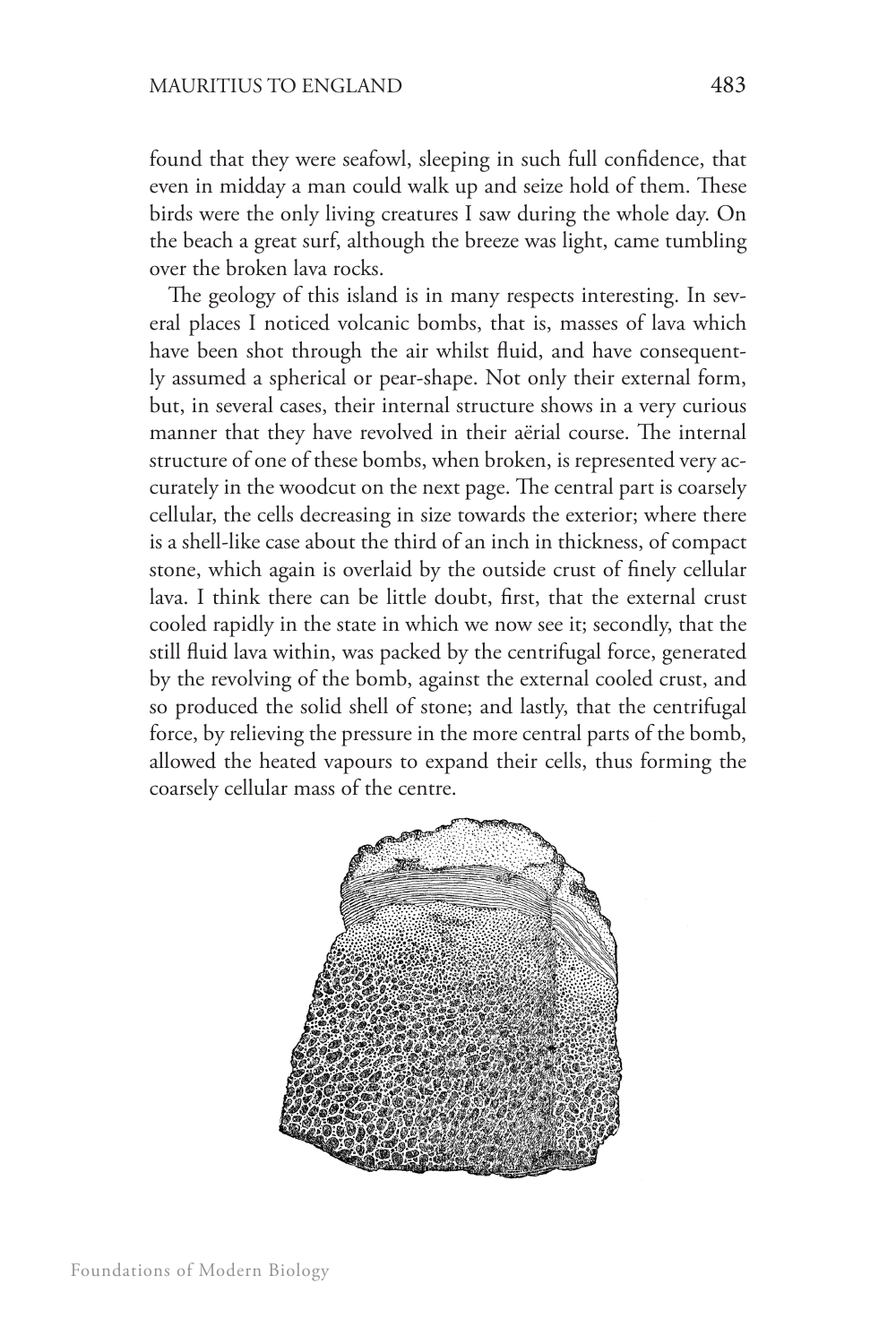A hill, formed of the older series of volcanic rocks, and which has been incorrectly considered as the crater of a volcano, is remarkable from its broad, slightly hollowed, and circular summit having been filled up with many successive layers of ashes and fine scoriæ. These saucer-shaped layers crop out on the margin, forming perfect rings of many different colours, giving to the summit a most fantastic appearance; one of these rings is white and broad, and resembles a course round which horses have been exercised; hence the hill has been called the Devil's Riding School. I brought away specimens of one of the tufaceous layers of a pinkish colour; and it is a most extraordinary fact, that Professor Ehrenberg\* finds it almost wholly composed of matter which has been organized: he detects in it some siliceous-shielded, fresh-water infusoria, and no less than twenty-five different kinds of the siliceous tissue of plants, chiefly of grasses.

From the absence of all carbonaceous matter, Professor Ehrenberg believes that these organic bodies have passed through the volcanic fire, and have been erupted in the state in which we now see them. The appearance of the layers induced me to believe that they had been deposited under water, though from the extreme dryness of the climate I was forced to imagine, that torrents of rain had probably fallen during some great eruption, and that thus a temporary lake had been formed, into which the ashes fell. But it may now be suspected that the lake was not a temporary one. Anyhow, we may feel sure, that at some former epoch, the climate and productions of Ascension were very different from what they now are. Where on the face of the earth can we find a spot, on which close investigation will not discover signs of that endless cycle of change, to which this earth has been, is, and will be subjected?

On leaving Ascension we sailed for Bahia, on the coast of Brazil, in order to complete the chronometrical measurement of the world. We arrived there on August 1st, and stayed four days, during which I took several long walks. I was glad to find my enjoyment in tropical scenery had not decreased from the want of novelty, even in the slightest degree. The elements of the scenery are so simple, that they are worth mentioning, as a proof on what trifling circumstances exquisite natural beauty depends.

Monats. der König. Akad. d. Wiss. zu Berlin. Vom April, 1845.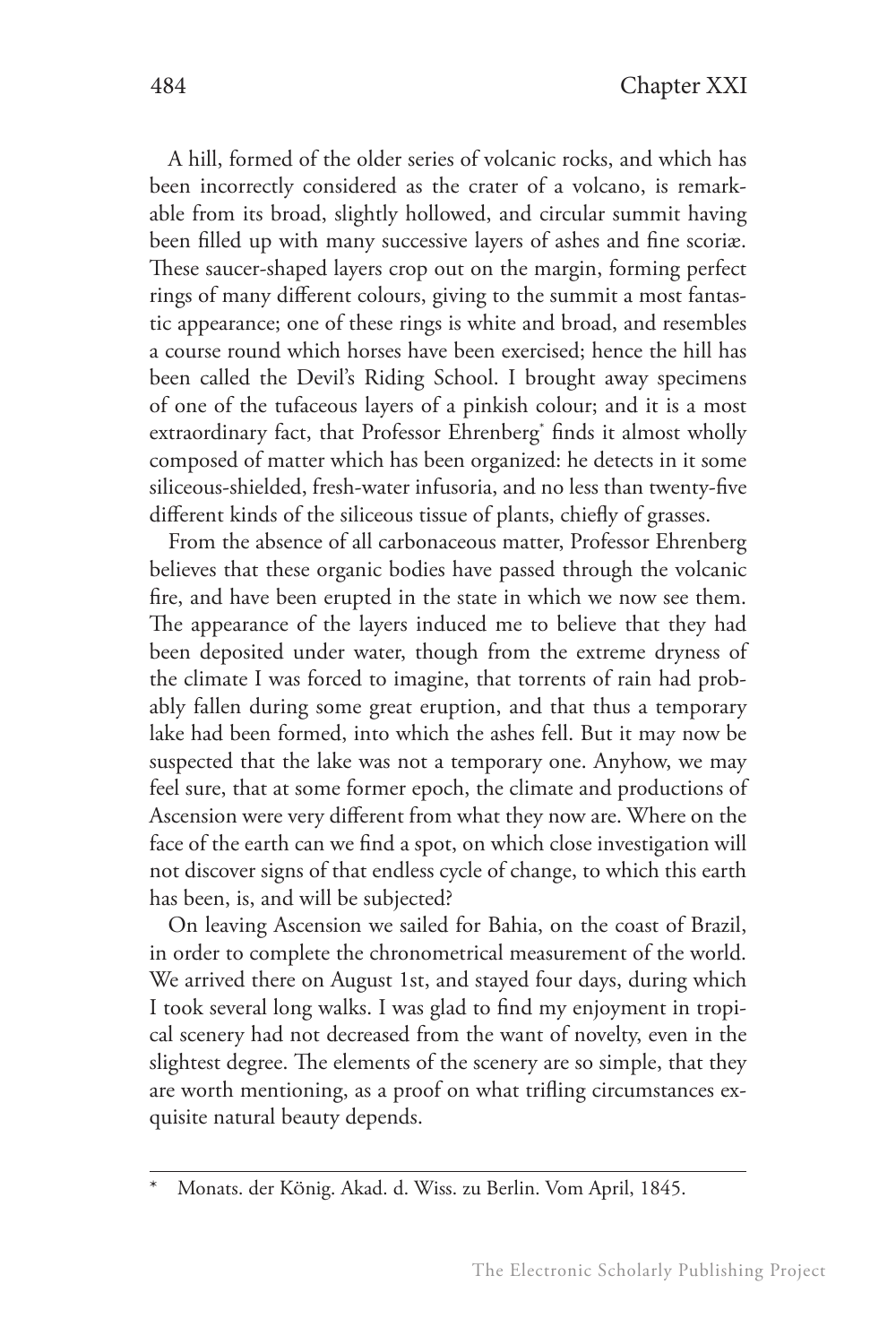The country may be described as a level plain of about three hundred feet in elevation, which in all parts has been worn into flat-bottomed valleys. This structure is remarkable in a granitic land, but is nearly universal in all those softer formations of which plains are usually composed. The whole surface is covered by various kinds of stately trees, interspersed with patches of cultivated ground, out of which houses, convents, and chapels arise. It must be remembered that within the tropics, the wild luxuriance of nature is not lost even in the vicinity of large cities; for the natural vegetation of the hedges and hill-sides overpowers in picturesque effect the artificial labour of man. Hence, there are only a few spots where the bright red soil affords a strong contrast with the universal clothing of green. From the edges of the plain there are distant views either of the ocean, or of the great Bay with its low-wooded shores, and on which numerous boats and canoes show their white sails. Excepting from these points, the scene is extremely limited; following the level pathways, on each hand, only glimpses into the wooded valleys below can be obtained. The houses, I may add, and especially the sacred edifices, are built in a peculiar and rather fantastic style of architecture. They are all whitewashed; so that when illumined by the brilliant sun of midday, and as seen against the pale blue sky of the horizon, they stand out more like shadows than real buildings.

Such are the elements of the scenery, but it is a hopeless attempt to paint the general effect. Learned naturalists describe these scenes of the tropics by naming a multitude of objects, and mentioning some characteristic feature of each. To a learned traveller this possibly may communicate some definite ideas: but who else from seeing a plant in an herbarium can imagine its appearance when growing in its native soil? Who from seeing choice plants in a hothouse, can magnify some into the dimensions of forest trees, and crowd others into an entangled jungle? Who when examining in the cabinet of the entomologist the gay exotic butterflies, and singular cicadas, will associate with these lifeless objects, the ceaseless harsh music of the latter, and the lazy flight of the former,—the sure accompaniments of the still, glowing noonday of the tropics? It is when the sun has attained its greatest height, that such scenes should be viewed: then the dense splendid foliage of the mango hides the ground with its darkest shade, whilst the upper branches are rendered from the pro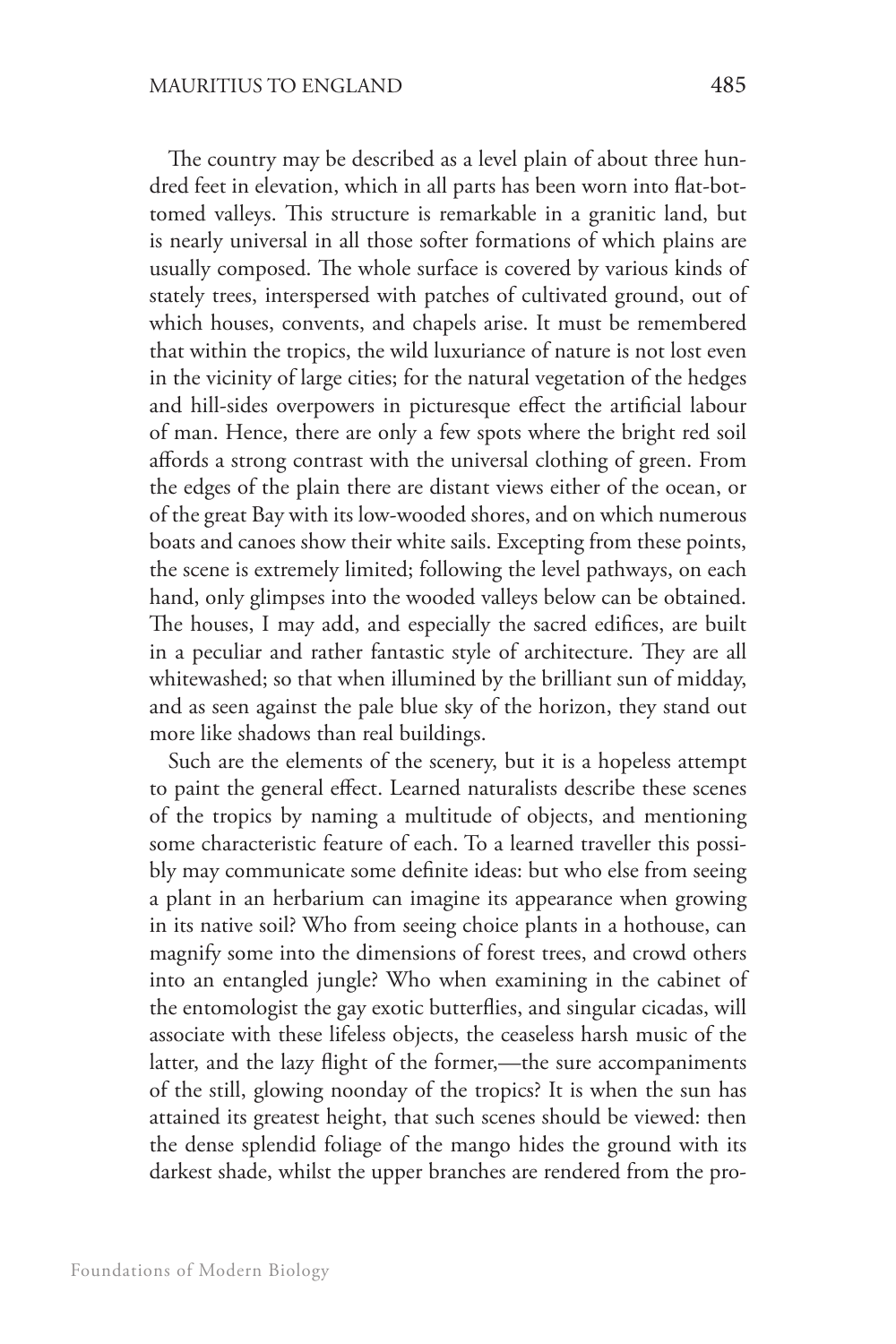fusion of light of the most brilliant green. In the temperate zones the case is different—the vegetation there is not so dark or so rich, and hence the rays of the declining sun, tinged of a red, purple, or bright yellow colour, add most to the beauties of those climes.

When quietly walking along the shady pathways, and admiring each successive view, I wished to find language to express my ideas. Epithet after epithet was found too weak to convey to those who have not visited the intertropical regions, the sensation of delight which the mind experiences. I have said that the plants in a hothouse fail to communicate a just idea of the vegetation, yet I must recur to it. The land is one great wild, untidy, luxuriant hothouse, made by Nature for herself, but taken possession of by man, who has studded it with gay houses and formal gardens. How great would be the desire in every admirer of nature to behold, if such were possible, the scenery of another planet! yet to every person in Europe, it may be truly said, that at the distance of only a few degrees from his native soil, the glories of another world are opened to him. In my last walk I stopped again and again to gaze on these beauties, and endeavoured to fix in my mind for ever, an impression which at the time I knew sooner or later must fail. The form of the orange-tree, the cocoa-nut, the palm, the mango, the tree-fern, the banana, will remain clear and separate; but the thousand beauties which unite these into one perfect scene must fade away; yet they will leave, like a tale heard in childhood, a picture full of indistinct, but most beautiful figures.

*August 6th*.—In the afternoon we stood out to sea, with the intention of making a direct course to the Cape de Verd Islands. Unfavourable winds, however, delayed us, and on the 12th we ran into Pernambuco,—a large city on the coast of Brazil, in latitude 8° south. We anchored outside the reef; but in a short time a pilot came on board and took us into the inner harbour, where we lay close to the town.

Pernambuco is built on some narrow and low sand-banks, which are separated from each other by shoal channels of salt water. The three parts of the town are connected together by two long bridges built on wooden piles. The town is in all parts disgusting, the streets being narrow, ill-paved, and filthy; the houses, tall and gloomy. The season of heavy rains had hardly come to an end, and hence the surrounding country, which is scarcely raised above the level of the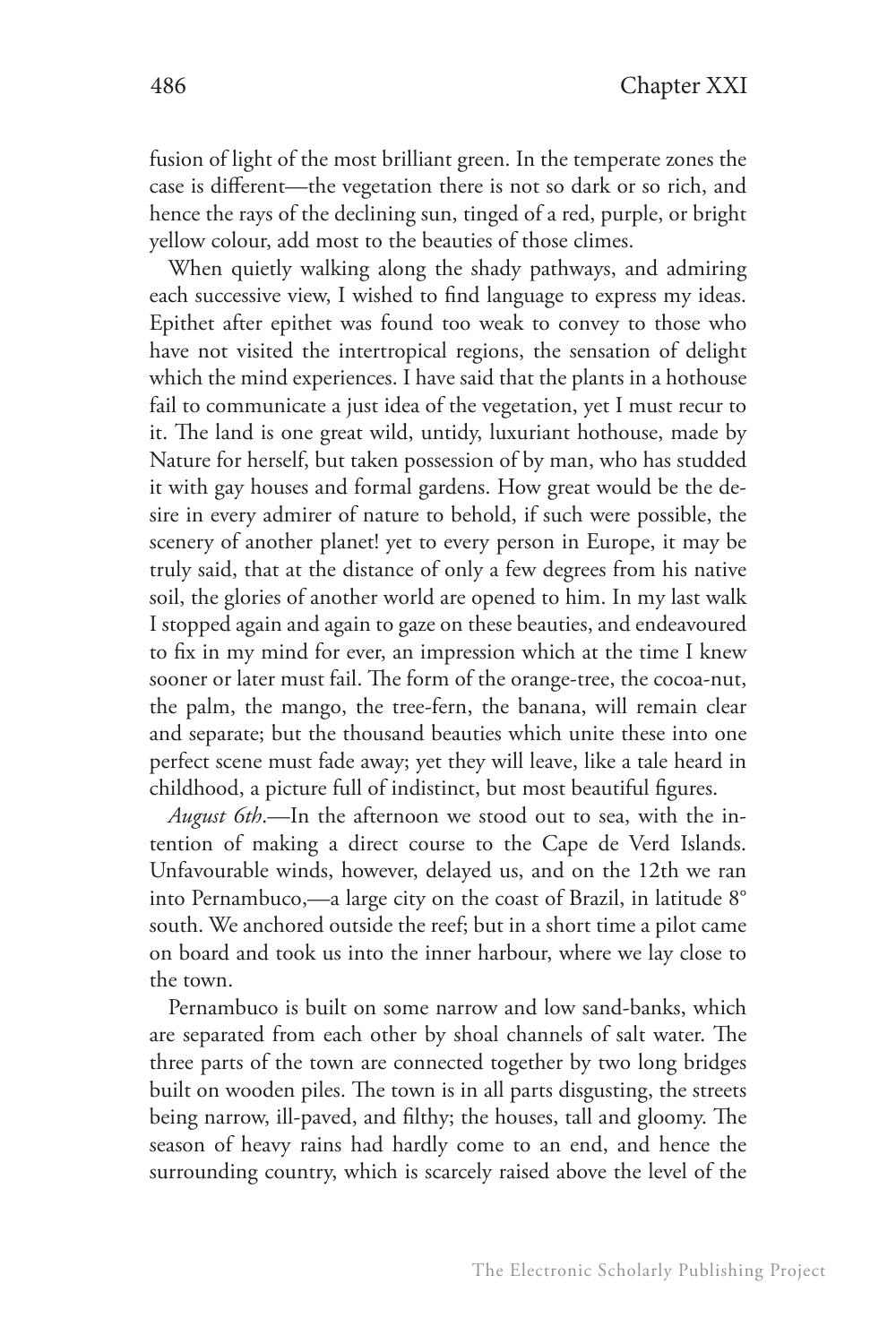sea, was flooded with water; and I failed in all my attempts to take long walks.

The flat swampy land on which Pernambuco stands is surrounded, at the distance of a few miles, by a semicircle of low hills, or rather by the edge of a country elevated perhaps two hundred feet above the sea. The old city of Olinda stands on one extremity of this range. One day I took a canoe, and proceeded up one of the channels to visit it; I found the old town from its situation both sweeter and cleaner than that of Pernambuco. I must here commemorate what happened for the first time during our nearly five years' wandering, namely, having met with a want of politeness: I was refused in a sullen manner at two different houses, and obtained with difficulty from a third, permission to pass through their gardens to an uncultivated hill, for the purpose of viewing the country. I feel glad that this happened in the land of the Brazilians, for I bear them no good will—a land also of slavery, and therefore of moral debasement. A Spaniard would have felt ashamed at the very thought of refusing such a request, or of behaving to a stranger with rudeness. The channel by which we went to and returned from Olinda, was bordered on each side by mangroves, which sprang like a miniature forest out of the greasy mud-banks. The bright green colour of these bushes always reminded me of the rank grass in a churchyard: both are nourished by putrid exhalations; the one speaks of death past, and the other too often of death to come.

The most curious object which I saw in this neighbourhood, was the reef that forms the harbour. I doubt whether in the whole world any other natural structure has so artificial an appearance.\* It runs for a length of several miles in an absolutely straight line, parallel to, and not far distant from, the shore. It varies in width from thirty to sixty yards, and its surface is level and smooth; it is composed of obscurely-stratified hard sandstone. At high water the waves break over it; at low water its summit is left dry, and it might then be mistaken for a breakwater erected by Cyclopean workmen. On this coast the currents of the sea tend to throw up in front of the land, long spits and bars of loose sand, and on one of these, part of the town of Pernambuco stands. In former times a long spit of this nature seems to

I have described this Bar in detail, in the Lond. and Edin. Phil. Mag., vol. xix. (1841), p. 257.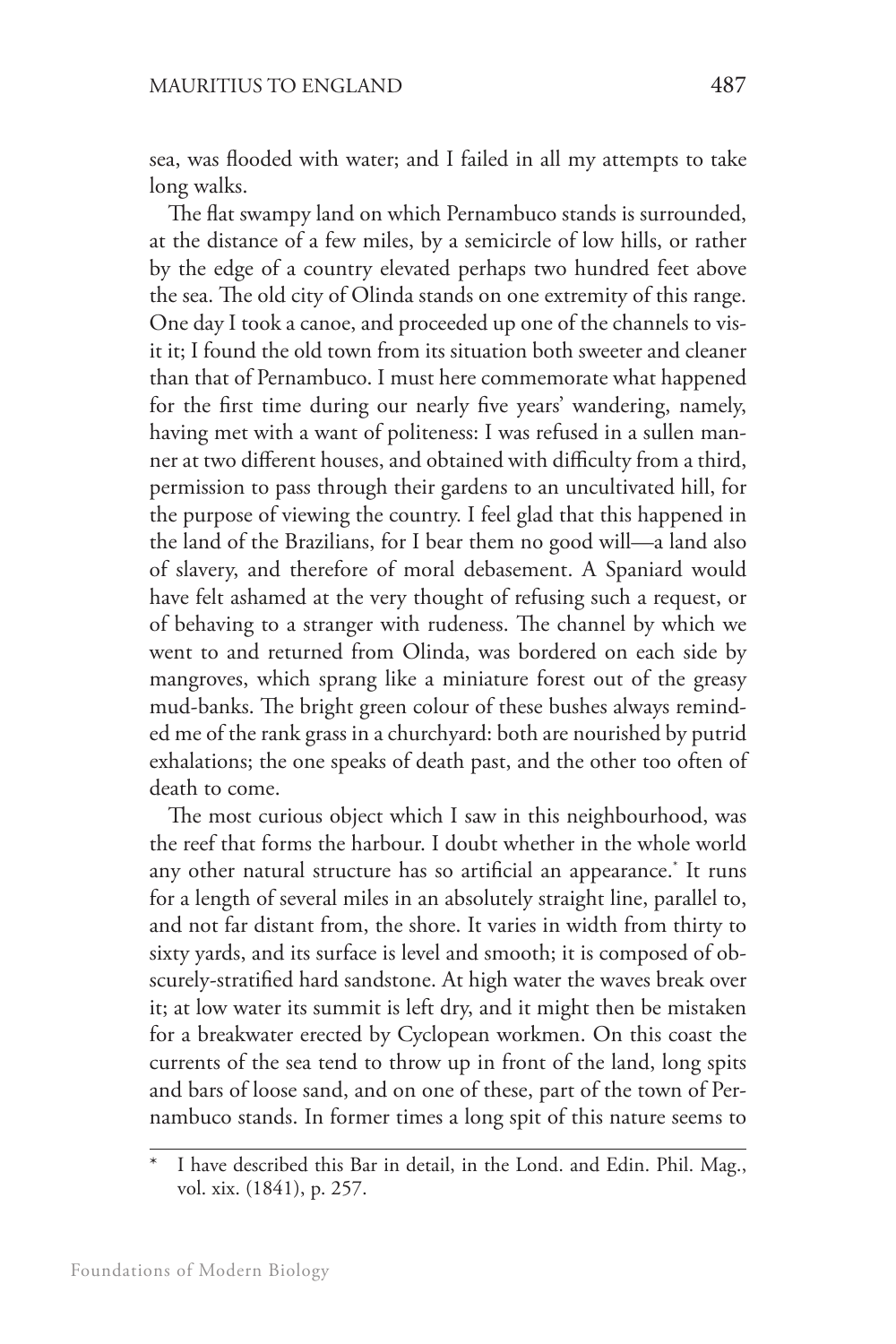have become consolidated by the percolation of calcareous matter, and afterwards to have been gradually upheaved; the outer and loose parts during this process having been worn away by the action of the sea, and the solid nucleus left as we now see it. Although night and day the waves of the open Atlantic, turbid with sediment, are driven against the steep outside edges of this wall of stone, yet the oldest pilots know of no tradition of any change in its appearance. This durability is much the most curious fact in its history: it is due to a tough layer, a few inches thick, of calcareous matter, wholly formed by the successive growth and death of the small shells of Serpulæ, together with some few barnacles and nulliporæ. These nulliporæ, which are hard, very simply-organized sea-plants, play an analogous and important part in protecting the upper surfaces of coral-reefs, behind and within the breakers, where the true corals, during the outward growth of the mass, become killed by exposure to the sun and air. These insignificant organic beings, especially the Serpulæ, have done good service to the people of Pernambuco; for without their protective aid the bar of sandstone would inevitably have been long ago worn away, and without the bar, there would have been no harbour.

On the 19th of August we finally left the shores of Brazil. I thank God, I shall never again visit a slave-country. To this day, if I hear a distant scream, it recalls with painful vividness my feelings, when passing a house near Pernambuco, I heard the most pitiable moans, and could not but suspect that some poor slave was being tortured, yet knew that I was as powerless as a child even to remonstrate. I suspected that these moans were from a tortured slave, for I was told that this was the case in another instance. Near Rio de Janeiro I lived opposite to an old lady, who kept screws to crush the fingers of her female slaves. I have staid in a house where a young household mulatto, daily and hourly, was reviled, beaten, and persecuted enough to break the spirit of the lowest animal. I have seen a little boy, six or seven years old, struck thrice with a horse-whip (before I could interfere) on his naked head, for having handed me a glass of water not quite clean; I saw his father tremble at a mere glance from his master's eye. These latter cruelties were witnessed by me in a Spanish colony, in which it has always been said, that slaves are better treated than by the Portuguese, English, or other European nations. I have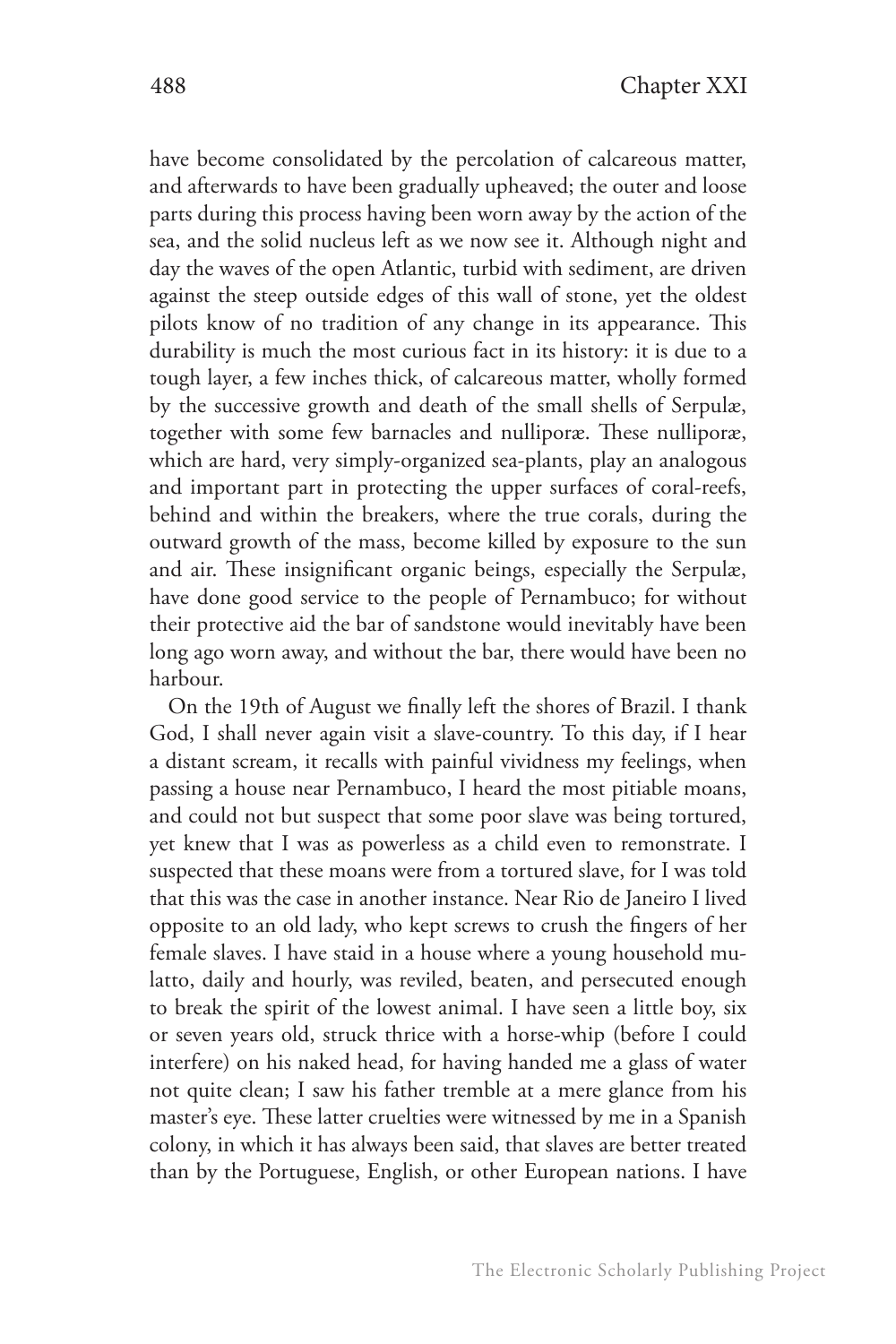seen at Rio Janeiro a powerful negro afraid to ward off a blow directed, as he thought, at his face. I was present when a kind-hearted man was on the point of separating for ever the men, women, and little children of a large number of families who had long lived together. I will not even allude to the many heart-sickening atrocities which I authentically heard of;—nor would I have mentioned the above revolting details, had I not met with several people, so blinded by the constitutional gaiety of the negro, as to speak of slavery as a tolerable evil. Such people have generally visited at the houses of the upper classes, where the domestic slaves are usually well treated; and they have not, like myself, lived amongst the lower classes. Such enquirers will ask slaves about their condition; they forget that the slave must indeed be dull, who does not calculate on the chance of his answer reaching his master's ears.

It is argued that self-interest will prevent excessive cruelty; as if self-interest protected our domestic animals, which are far less likely than degraded slaves, to stir up the rage of their savage masters. It is an argument long since protested against with noble feeling, and strikingly exemplified, by the ever illustrious Humboldt. It is often attempted to palliate slavery by comparing the state of slaves with our poorer countrymen: if the misery of our poor be caused not by the laws of nature, but by our institutions, great is our sin; but how this bears on slavery, I cannot see; as well might the use of the thumbscrew be defended in one land, by showing that men in another land suffered from some dreadful disease. Those who look tenderly at the slave-owner, and with a cold heart at the slave, never seem to put themselves into the position of the latter;—what a cheerless prospect, with not even a hope of change! picture to yourself the chance, ever hanging over you, of your wife and your little children—those objects which nature urges even the slave to call his own—being torn from you and sold like beasts to the first bidder! And these deeds are done and palliated by men, who profess to love their neighbours as themselves, who believe in God, and pray that his Will be done on earth! It makes one's blood boil, yet heart tremble, to think that we Englishmen and our American descendants, with their boastful cry of liberty, have been and are so guilty: but it is a consolation to reflect, that we at least have made a greater sacrifice, than ever made by any nation, to expiate our sin.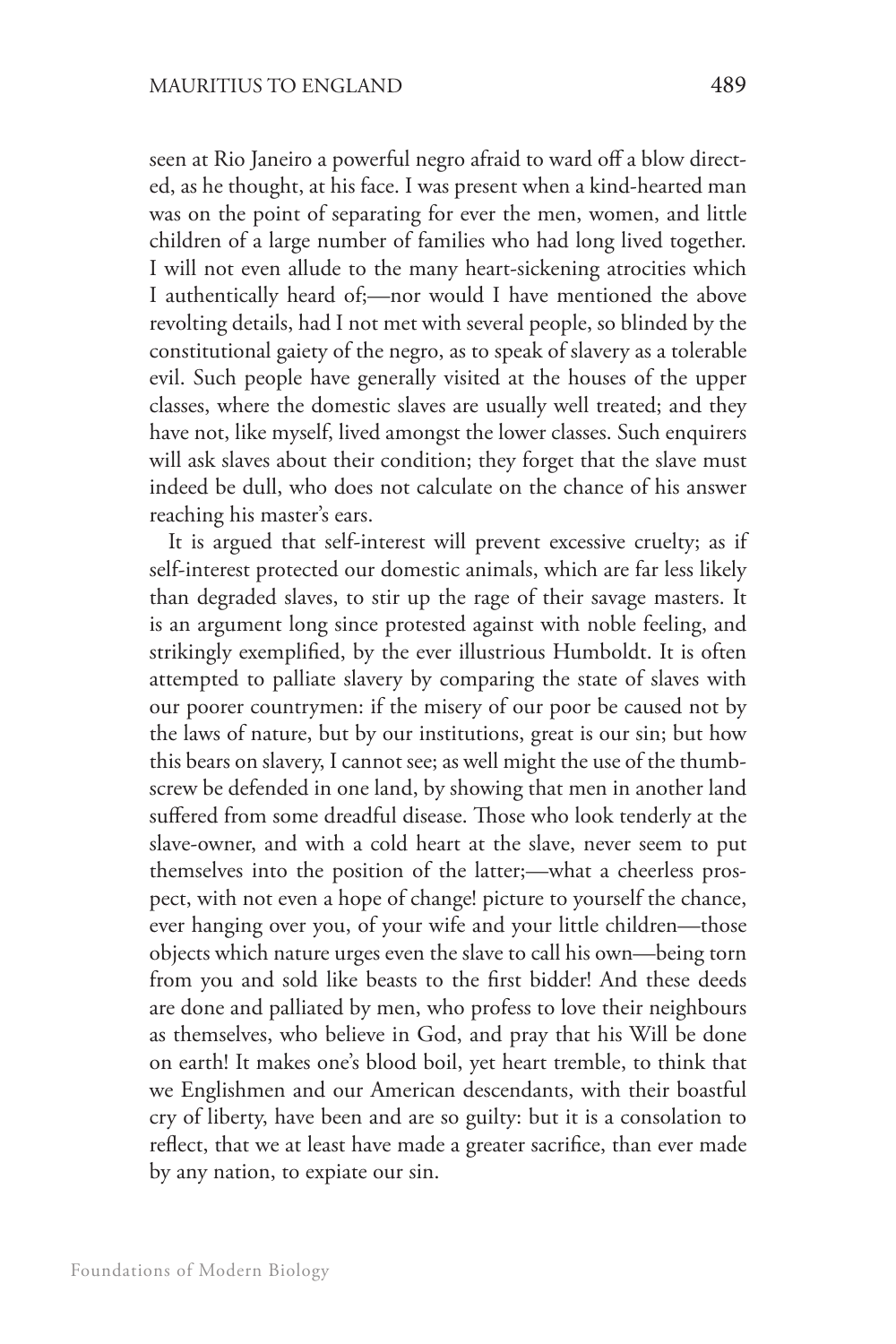On the last day of August we anchored for the second time at Porto Praya in the Cape de Verd archipelago; thence we proceeded to the Azores, where we staid six days. On the 2nd of October we made the shores of England; and at Falmouth I left the Beagle, having lived on board the good little vessel nearly five years.

Our Voyage having come to an end, I will take a short retrospect of the advantages and disadvantages, the pains and pleasures, of our circumnavigation of the world. If a person asked my advice, before undertaking a long voyage, my answer would depend upon his possessing a decided taste for some branch of knowledge, which could by this means be advanced. No doubt it is a high satisfaction to behold various countries and the many races of mankind, but the pleasures gained at the time do not counterbalance the evils. It is necessary to look forward to a harvest, however distant that may be, when some fruit will be reaped, some good effected.

Many of the losses which must be experienced are obvious; such as that of the society of every old friend, and of the sight of those places with which every dearest remembrance is so intimately connected. These losses, however, are at the time partly relieved by the exhaustless delight of anticipating the long wished-for day of return. If, as poets say, life is a dream, I am sure in a voyage these are the visions which best serve to pass away the long night. Other losses, although not at first felt, tell heavily after a period: these are the want of room, of seclusion, of rest; the jading feeling of constant hurry; the privation of small luxuries, the loss of domestic society, and even of music and the other pleasures of imagination. When such trifles are mentioned, it is evident that the real grievances, excepting from accidents, of a sea-life are at an end. The short space of sixty years has made an astonishing difference in the facility of distant navigation. Even in the time of Cook, a man who left his fireside for such expeditions underwent severe privations. A yacht now, with every luxury of life, can circumnavigate the globe. Besides the vast improvements in ships and naval resources, the whole western shores of America are thrown open, and Australia has become the capital of a rising continent. How different are the circumstances to a man shipwrecked at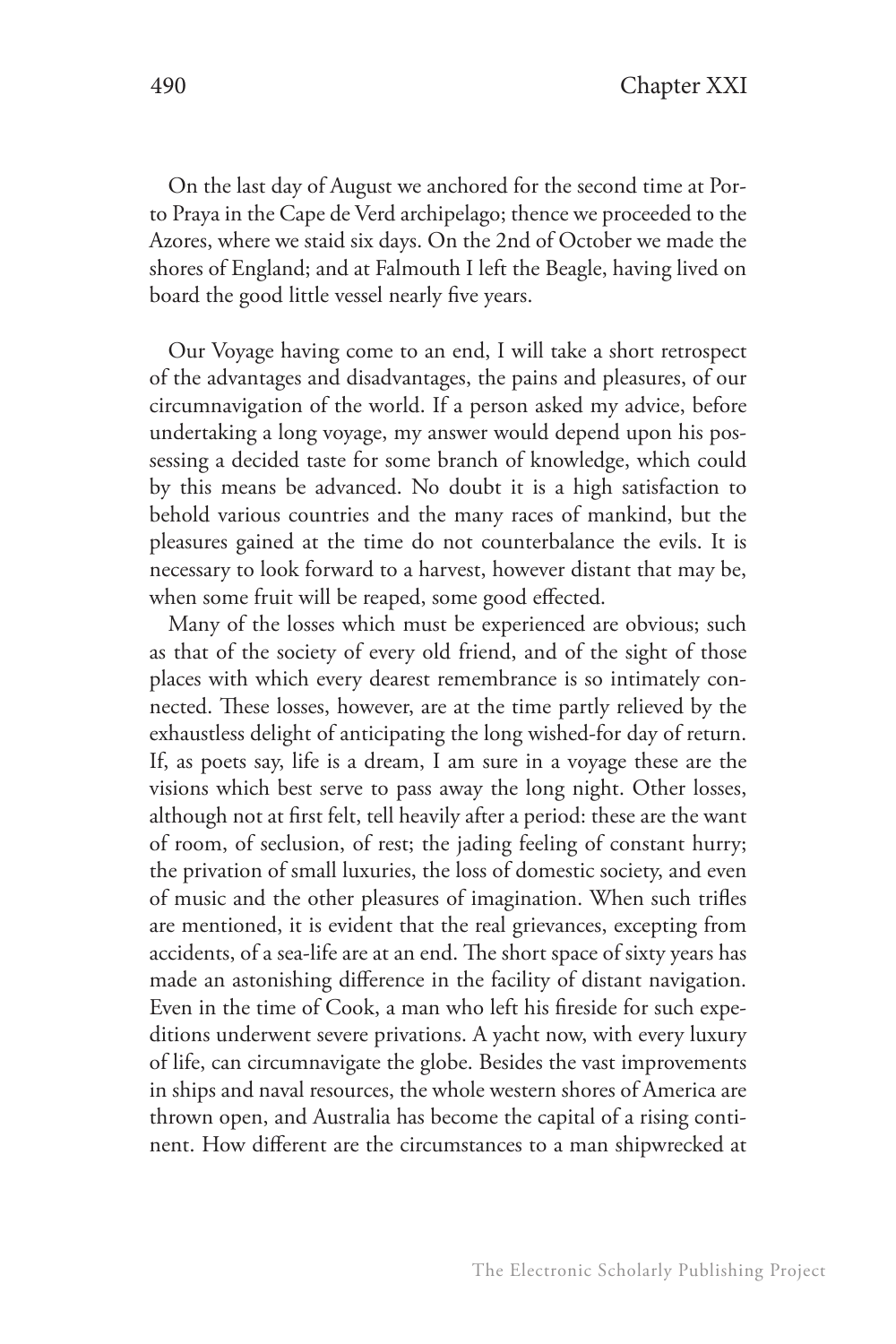the present day in the Pacific, to what they were in the time of Cook! Since his voyage a hemisphere has been added to the civilized world.

If a person suffer much from sea-sickness, let him weigh it heavily in the balance. I speak from experience: it is no trifling evil, cured in a week. If, on the other hand, he take pleasure in naval tactics, he will assuredly have full scope for his taste. But it must be borne in mind, how large a proportion of the time, during a long voyage, is spent on the water, as compared with the days in harbour. And what are the boasted glories of the illimitable ocean? A tedious waste, a desert of water, as the Arabian calls it. No doubt there are some delightful scenes. A moonlight night, with the clear heavens and the dark glittering sea, and the white sails filled by the soft air of a gently-blowing trade-wind; a dead calm, with the heaving surface polished like a mirror, and all still except the occasional flapping of the canvass. It is well once to behold a squall with its rising arch and coming fury, or the heavy gale of wind and mountainous waves. I confess, however, my imagination had painted something more grand, more terrific in the full-grown storm. It is an incomparably finer spectacle when beheld on shore, where the waving trees, the wild flight of the birds, the dark shadows and bright lights, the rushing of the torrents, all proclaim the strife of the unloosed elements. At sea the albatross and little petrel fly as if the storm were their proper sphere, the water rises and sinks as if fulfilling its usual task, the ship alone and its inhabitants seem the objects of wrath. On a forlorn and weather-beaten coast, the scene is indeed different, but the feelings partake more of horror than of wild delight.

Let us now look at the brighter side of the past time. The pleasure derived from beholding the scenery and the general aspect of the various countries we have visited, has decidedly been the most constant and highest source of enjoyment. It is probable that the picturesque beauty of many parts of Europe exceeds anything which we beheld. But there is a growing pleasure in comparing the character of the scenery in different countries, which to a certain degree is distinct from merely admiring its beauty. It depends chiefly on an acquaintance with the individual parts of each view: I am strongly induced to believe that, as in music, the person who understands every note will, if he also possesses a proper taste, more thoroughly enjoy the whole, so he who examines each part of a fine view, may also thor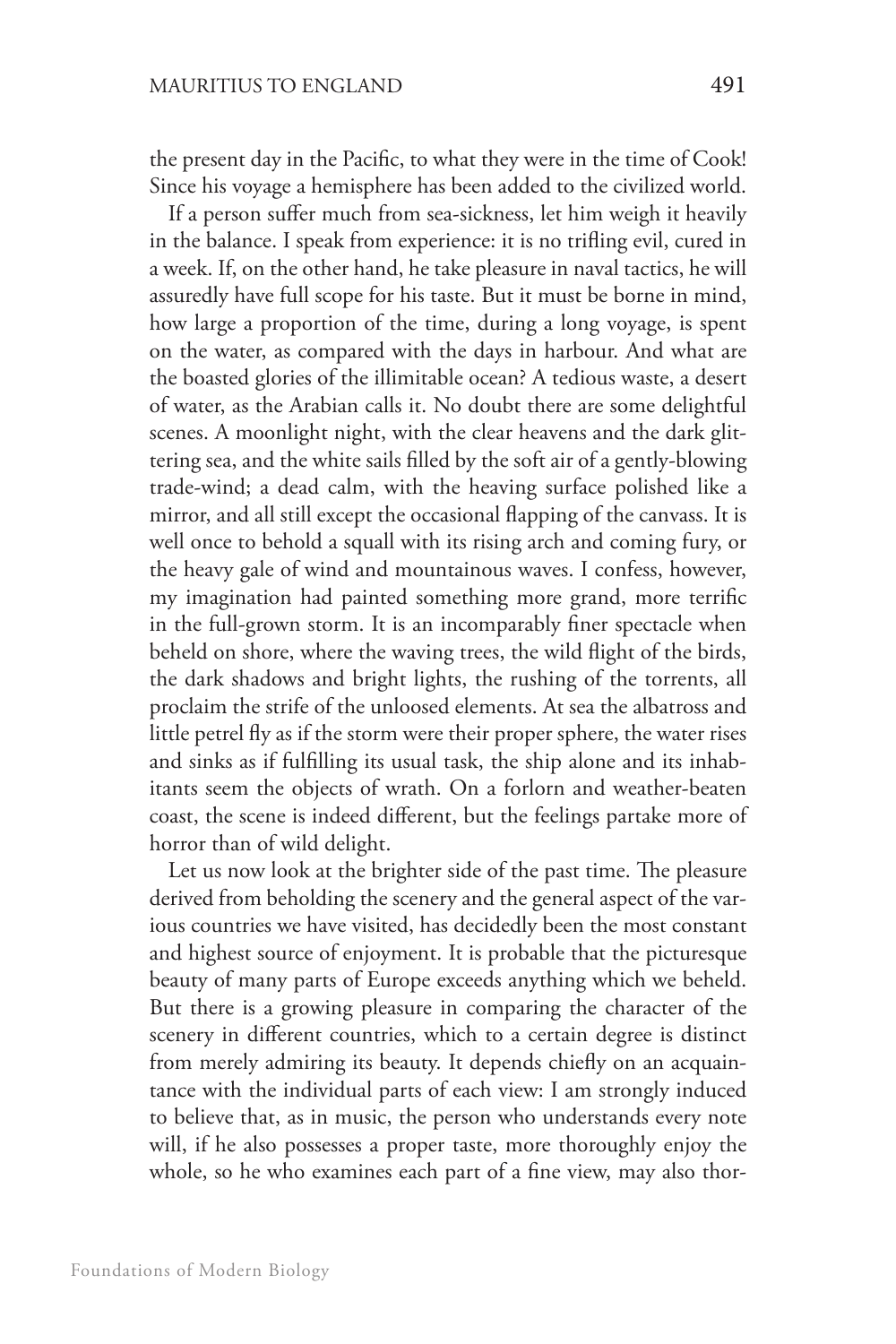oughly comprehend the full and combined effect. Hence, a traveller should be a botanist, for in all views plants form the chief embellishment. Group masses of naked rock even in the wildest forms, and they may for a time afford a sublime spectacle, but they will soon grow monotonous. Paint them with bright and varied colours, as in Northern Chile, they will become fantastic; clothe them with vegetation, they must form a decent, if not a beautiful picture.

When I say that the scenery of parts of Europe is probably superior to anything which we beheld, I except, as a class by itself, that of the intertropical zones. The two classes cannot be compared together; but I have already often enlarged on the grandeur of those regions. As the force of impressions generally depends on preconceived ideas, I may add, that mine were taken from the vivid descriptions in the Personal Narrative of Humboldt, which far exceed in merit anything else which I have read. Yet with these high-wrought ideas, my feelings were far from partaking of a tinge of disappointment on my first and final landing on the shores of Brazil.

Among the scenes which are deeply impressed on my mind, none exceed in sublimity the primeval forests undefaced by the hand of man; whether those of Brazil, where the powers of Life are predominant, or those of Tierra del Fuego, where Death and Decay prevail. Both are temples filled with the varied productions of the God of Nature:—no one can stand in these solitudes unmoved, and not feel that there is more in man than the mere breath of his body. In calling up images of the past, I find that the plains of Patagonia frequently cross before my eyes; yet these plains are pronounced by all wretched and useless. They can be described only by negative characters; without habitations, without water, without trees, without mountains, they support merely a few dwarf plants. Why then, and the case is not peculiar to myself, have these arid wastes taken so firm a hold on my memory? Why have not the still more level, the greener and more fertile Pampas, which are serviceable to mankind, produced an equal impression? I can scarcely analyze these feelings: but it must be partly owing to the free scope given to the imagination. The plains of Patagonia are boundless, for they are scarcely passable, and hence unknown: they bear the stamp of having lasted, as they are now, for ages, and there appears no limit to their duration through future time. If, as the ancients supposed, the flat earth was surrounded by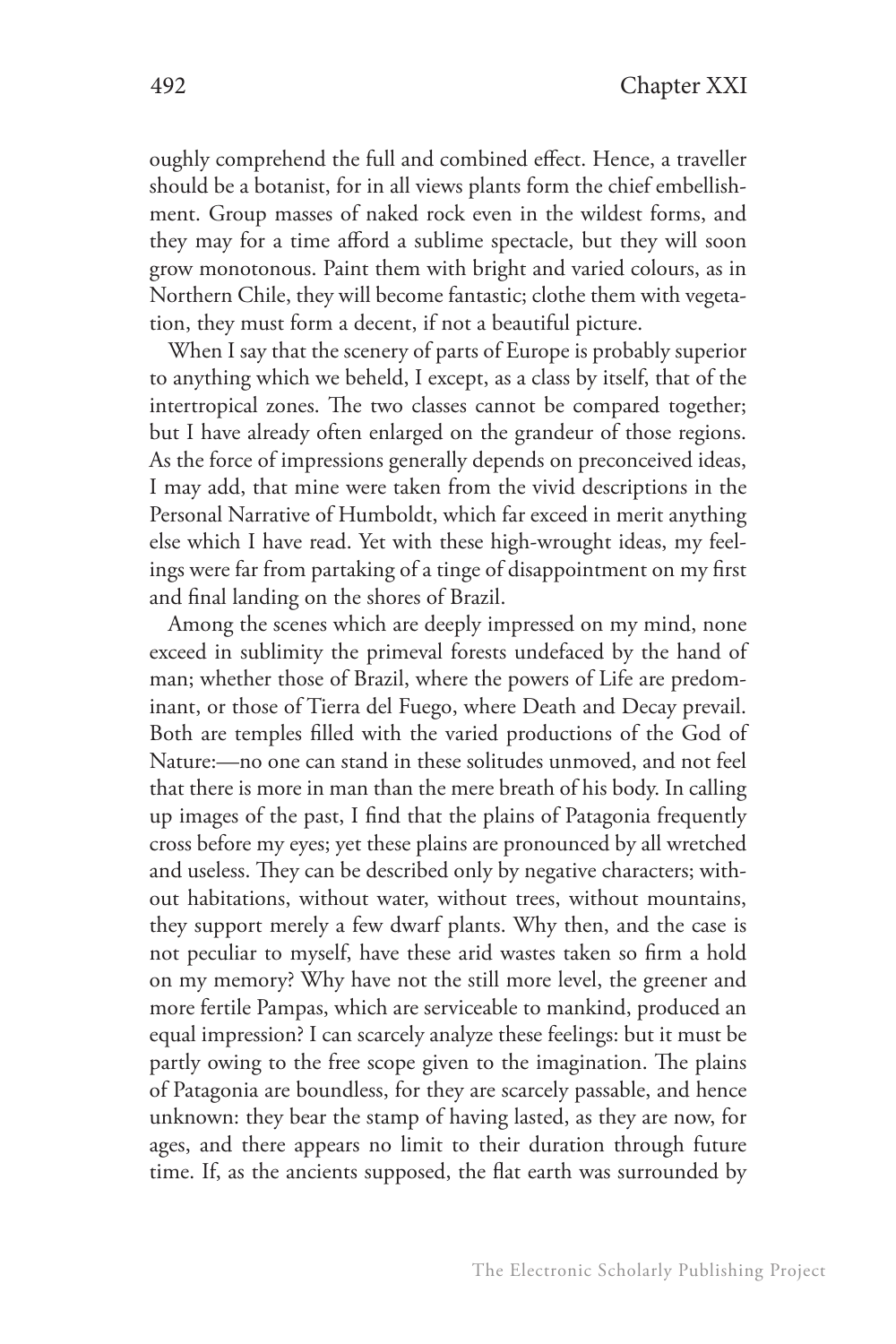an impassable breadth of water, or by deserts heated to an intolerable excess, who would not look at these last boundaries to man's knowledge with deep but ill-defined sensations?

Lastly, of natural scenery, the views from lofty mountains, though certainly in one sense not beautiful, are very memorable. When looking down from the highest crest of the Cordillera, the mind, undisturbed by minute details, was filled with the stupendous dimensions of the surrounding masses.

Of individual objects, perhaps nothing is more certain to create astonishment than the first sight in his native haunt of a barbarian,—of man in his lowest and most savage state. One's mind hurries back over past centuries, and then asks, could our progenitors have been men like these?—men, whose very signs and expressions are less intelligible to us than those of the domesticated animals; men, who do not possess the instinct of those animals, nor yet appear to boast of human reason, or at least of arts consequent on that reason. I do not believe it is possible to describe or paint the difference between savage and civilized man. It is the difference between a wild and tame animal: and part of the interest in beholding a savage, is the same which would lead every one to desire to see the lion in his desert, the tiger tearing his prey in the jungle, or the rhinoceros wandering over the wild plains of Africa.

Among the other most remarkable spectacles which we have beheld, may be ranked the Southern Cross, the cloud of Magellan, and the other constellations of the southern hemisphere—the water-spout—the glacier leading its blue stream of ice, overhanging the sea in a bold precipice—a lagoon-island raised by the reef-building corals—an active volcano—and the overwhelming effects of a violent earthquake. These latter phenomena, perhaps, possess for me a peculiar interest, from their intimate connexion with the geological structure of the world. The earthquake, however, must be to every one a most impressive event: the earth, considered from our earliest childhood as the type of solidity, has oscillated like a thin crust beneath our feet; and in seeing the laboured works of man in a moment overthrown, we feel the insignificance of his boasted power.

It has been said, that the love of the chase is an inherent delight in man—a relic of an instinctive passion. If so, I am sure the pleasure of living in the open air, with the sky for a roof and the ground for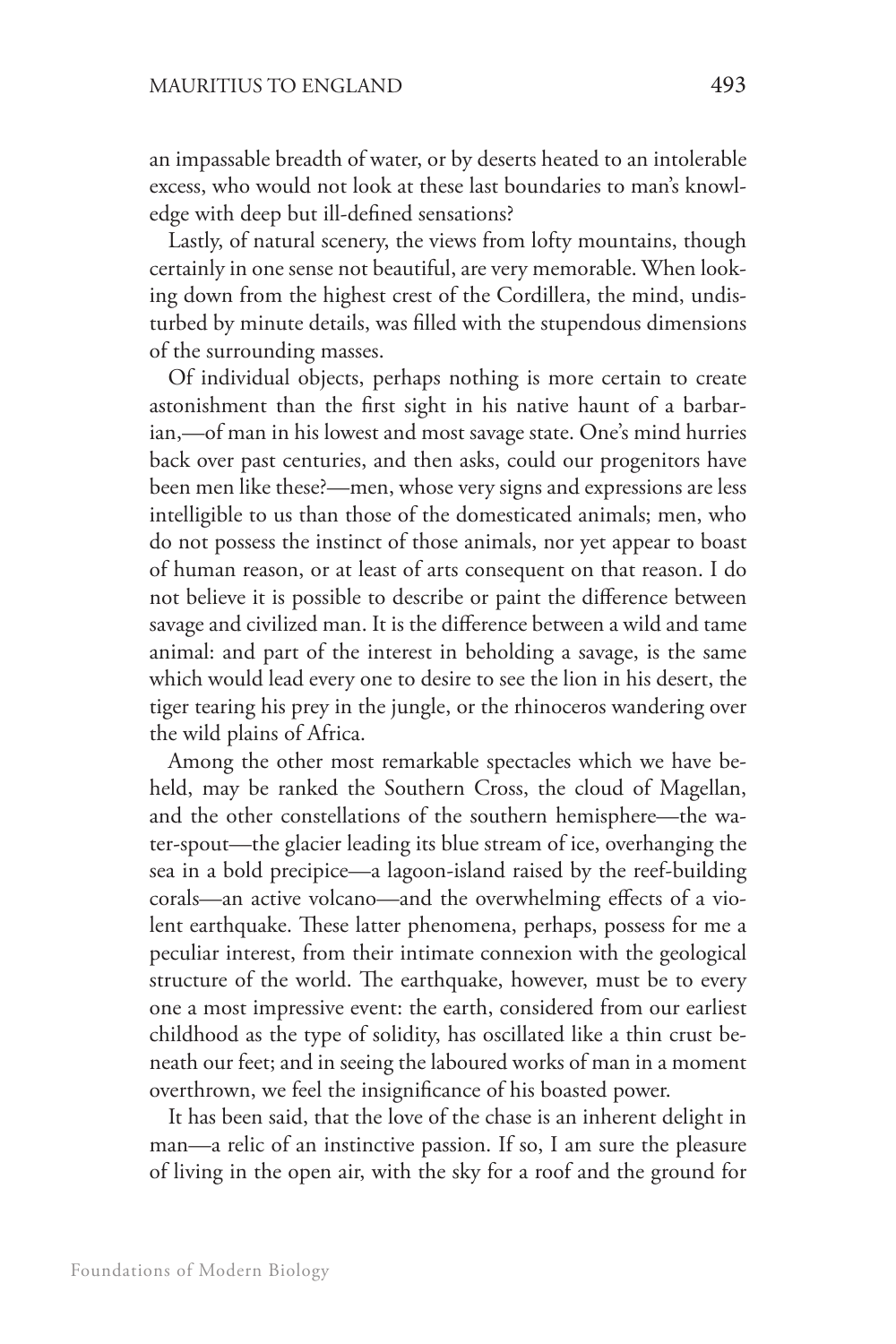a table, is part of the same feeling; it is the savage returning to his wild and native habits. I always look back to our boat cruises, and my land journeys, when through unfrequented countries, with an extreme delight, which no scenes of civilization could have created. I do not doubt that every traveller must remember the glowing sense of happiness which he experienced, when he first breathed in a foreign clime, where the civilized man had seldom or never trod.

There are several other sources of enjoyment in a long voyage, which are of a more reasonable nature. The map of the world ceases to be a blank; it becomes a picture full of the most varied and animated figures. Each part assumes its proper dimensions: continents are not looked at in the light of islands, or islands considered as mere specks, which are, in truth, larger than many kingdoms of Europe. Africa, or North and South America, are well-sounding names, and easily pronounced; but it is not until having sailed for weeks along small portions of their shores, that one is thoroughly convinced what vast spaces on our immense world these names imply.

From seeing the present state, it is impossible not to look forward with high expectations to the future progress of nearly an entire hemisphere. The march of improvement, consequent on the introduction of Christianity throughout the South Sea, probably stands by itself in the records of history. It is the more striking when we remember that only sixty years since, Cook, whose excellent judgment none will dispute, could foresee no prospect of a change. Yet these changes have now been effected by the philanthropic spirit of the British nation.

In the same quarter of the globe Australia is rising, or indeed may be said to have risen, into a grand centre of civilization, which, at some not very remote period, will rule as empress over the southern hemisphere. It is impossible for an Englishman to behold these distant colonies, without a high pride and satisfaction. To hoist the British flag, seems to draw with it as a certain consequence, wealth, prosperity, and civilization.

In conclusion, it appears to me that nothing can be more improving to a young naturalist, than a journey in distant countries. It both sharpens, and partly allays that want and craving, which, as Sir J. Herschel remarks, a man experiences although every corporeal sense be fully satisfied. The excitement from the novelty of objects, and the